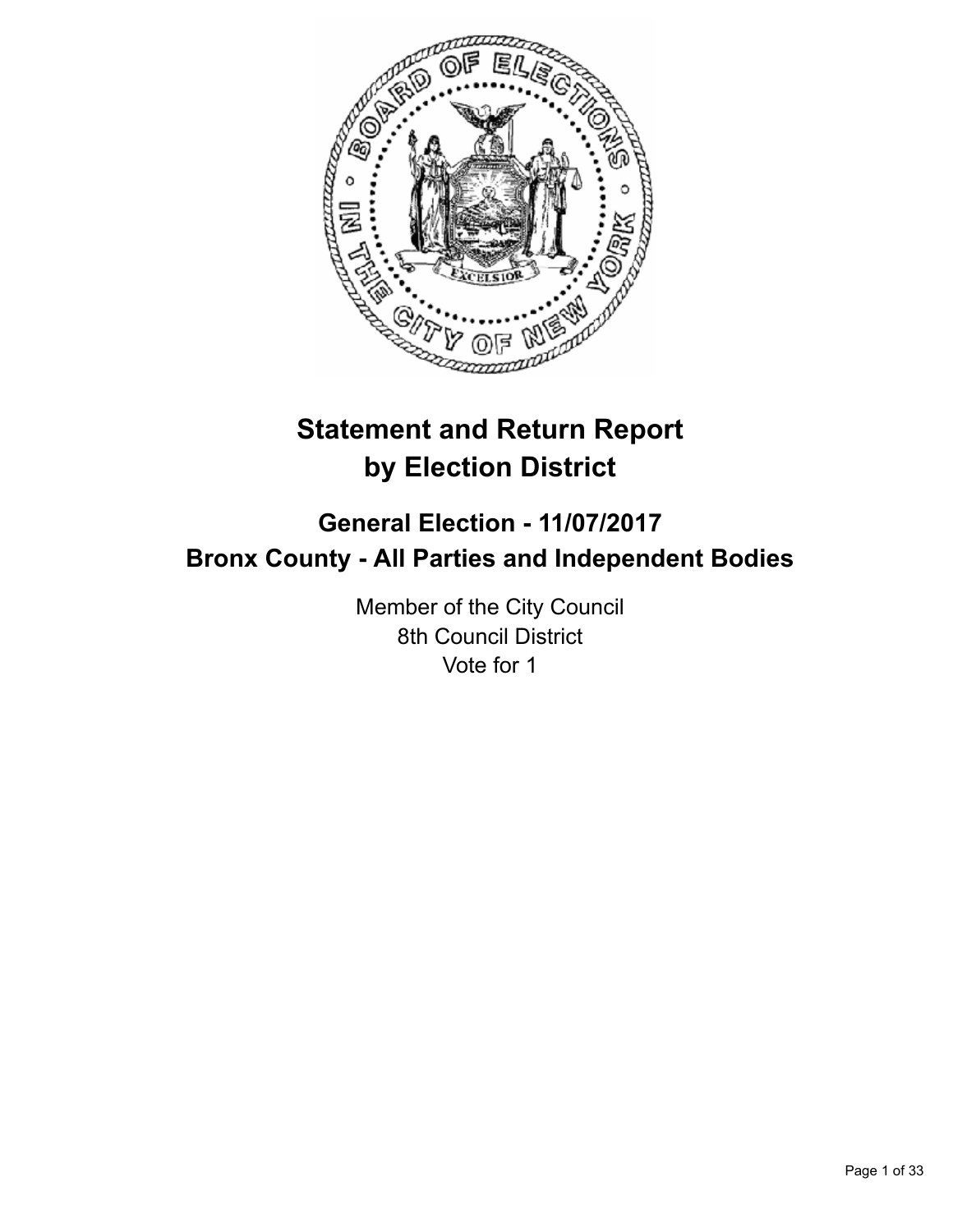

| PUBLIC COUNTER                                           | 55             |
|----------------------------------------------------------|----------------|
| MANUALLY COUNTED EMERGENCY                               | 0              |
| ABSENTEE / MILITARY                                      | 0              |
| <b>AFFIDAVIT</b>                                         | 1              |
| <b>Total Ballots</b>                                     | 56             |
| Less - Inapplicable Federal/Special Presidential Ballots | 0              |
| <b>Total Applicable Ballots</b>                          | 56             |
| DIANA AYALA (DEMOCRATIC)                                 | 46             |
| DABY B. CARRERAS (REPUBLICAN)                            | 3              |
| LINDA ORTIZ (CONSERVATIVE)                               | $\overline{2}$ |
| DIANA AYALA (WORKING FAMILIES)                           | 1              |
| DABY B. CARRERAS (REFORM)                                | 1              |
| DABY B. CARRERAS (STOP DE BLASIO)                        | 0              |
| DABY B. CARRERAS (NO REZONING 4 EVER)                    | 0              |
| <b>Total Votes</b>                                       | 53             |
| Unrecorded                                               | 3              |

| <b>PUBLIC COUNTER</b>                                    | 86       |
|----------------------------------------------------------|----------|
| <b>MANUALLY COUNTED EMERGENCY</b>                        | 0        |
| ABSENTEE / MILITARY                                      | 4        |
| <b>AFFIDAVIT</b>                                         | $\Omega$ |
| <b>Total Ballots</b>                                     | 90       |
| Less - Inapplicable Federal/Special Presidential Ballots | 0        |
| <b>Total Applicable Ballots</b>                          | 90       |
| DIANA AYALA (DEMOCRATIC)                                 | 71       |
| DABY B. CARRERAS (REPUBLICAN)                            | 8        |
| LINDA ORTIZ (CONSERVATIVE)                               | 2        |
| DIANA AYALA (WORKING FAMILIES)                           | 4        |
| DABY B. CARRERAS (REFORM)                                | 1        |
| DABY B. CARRERAS (STOP DE BLASIO)                        | 0        |
| DABY B. CARRERAS (NO REZONING 4 EVER)                    | 0        |
| <b>Total Votes</b>                                       | 86       |
| Unrecorded                                               | 4        |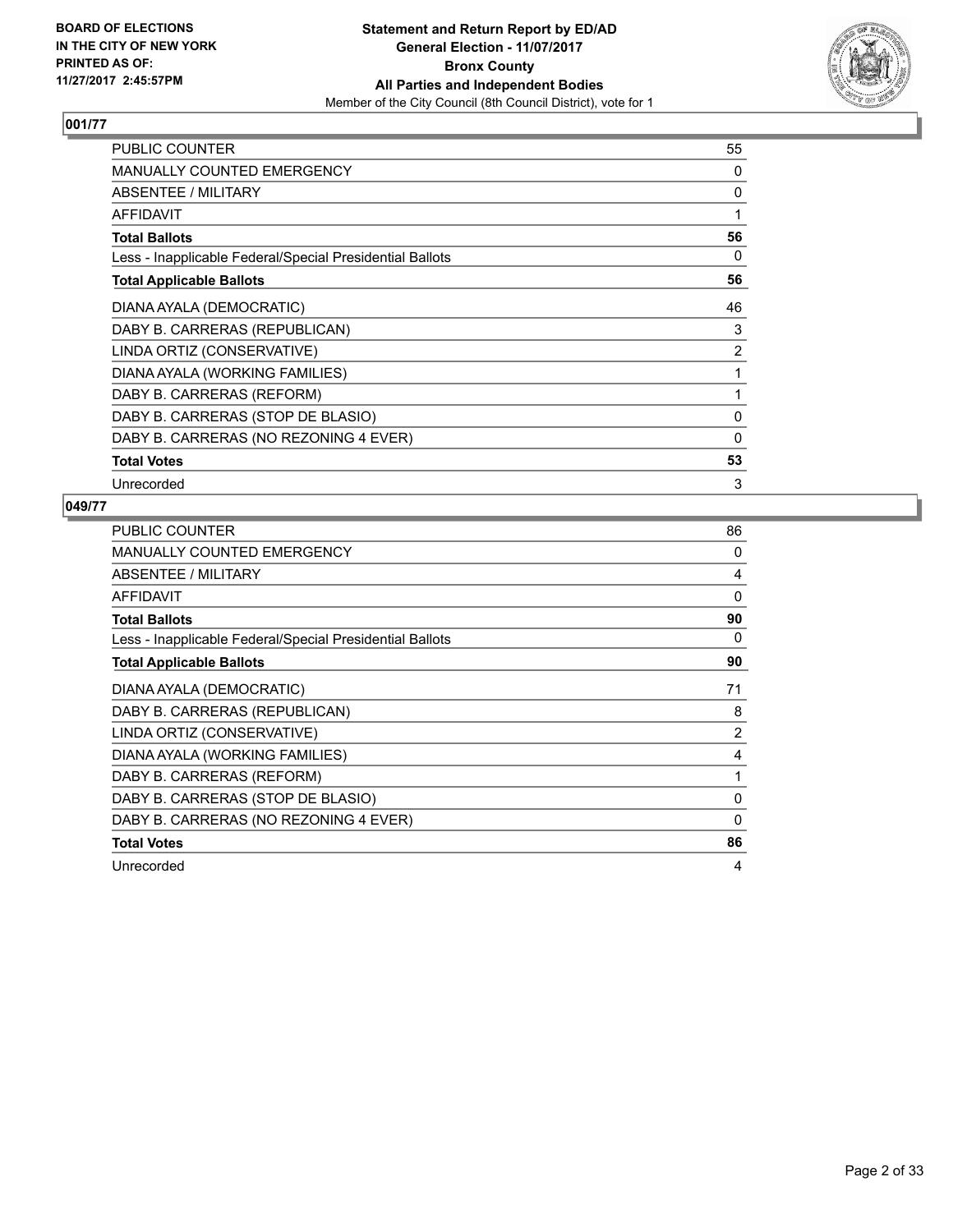

| <b>PUBLIC COUNTER</b>                                    | 122            |
|----------------------------------------------------------|----------------|
| <b>MANUALLY COUNTED EMERGENCY</b>                        | 0              |
| ABSENTEE / MILITARY                                      | $\overline{2}$ |
| <b>AFFIDAVIT</b>                                         | 1              |
| <b>Total Ballots</b>                                     | 125            |
| Less - Inapplicable Federal/Special Presidential Ballots | 0              |
| <b>Total Applicable Ballots</b>                          | 125            |
| DIANA AYALA (DEMOCRATIC)                                 | 94             |
| DABY B. CARRERAS (REPUBLICAN)                            | 4              |
| LINDA ORTIZ (CONSERVATIVE)                               | 3              |
| DIANA AYALA (WORKING FAMILIES)                           | 3              |
| DABY B. CARRERAS (REFORM)                                | 0              |
| DABY B. CARRERAS (STOP DE BLASIO)                        | 0              |
| DABY B. CARRERAS (NO REZONING 4 EVER)                    | 0              |
| HANK NEWSOME (WRITE-IN)                                  | 1              |
| TRAVIS ST MARTHE (WRITE-IN)                              | 1              |
| <b>Total Votes</b>                                       | 106            |
| Unrecorded                                               | 19             |

| <b>PUBLIC COUNTER</b>                                    | 166            |
|----------------------------------------------------------|----------------|
| <b>MANUALLY COUNTED EMERGENCY</b>                        | 0              |
| ABSENTEE / MILITARY                                      | 5              |
| <b>AFFIDAVIT</b>                                         | 2              |
| <b>Total Ballots</b>                                     | 173            |
| Less - Inapplicable Federal/Special Presidential Ballots | 0              |
| <b>Total Applicable Ballots</b>                          | 173            |
| DIANA AYALA (DEMOCRATIC)                                 | 131            |
| DABY B. CARRERAS (REPUBLICAN)                            | $\overline{7}$ |
| LINDA ORTIZ (CONSERVATIVE)                               | 6              |
| DIANA AYALA (WORKING FAMILIES)                           | 9              |
| DABY B. CARRERAS (REFORM)                                | 1              |
| DABY B. CARRERAS (STOP DE BLASIO)                        | 0              |
| DABY B. CARRERAS (NO REZONING 4 EVER)                    | 0              |
| ALIYAH I WILLIAMS (WRITE-IN)                             | 1              |
| ANDREW J CONEN (WRITE-IN)                                | 1              |
| BERNANRD WILKERSON (WRITE-IN)                            | 1              |
| <b>Total Votes</b>                                       | 157            |
| Unrecorded                                               | 16             |
| 066/77 COMBINED into: 084/84                             |                |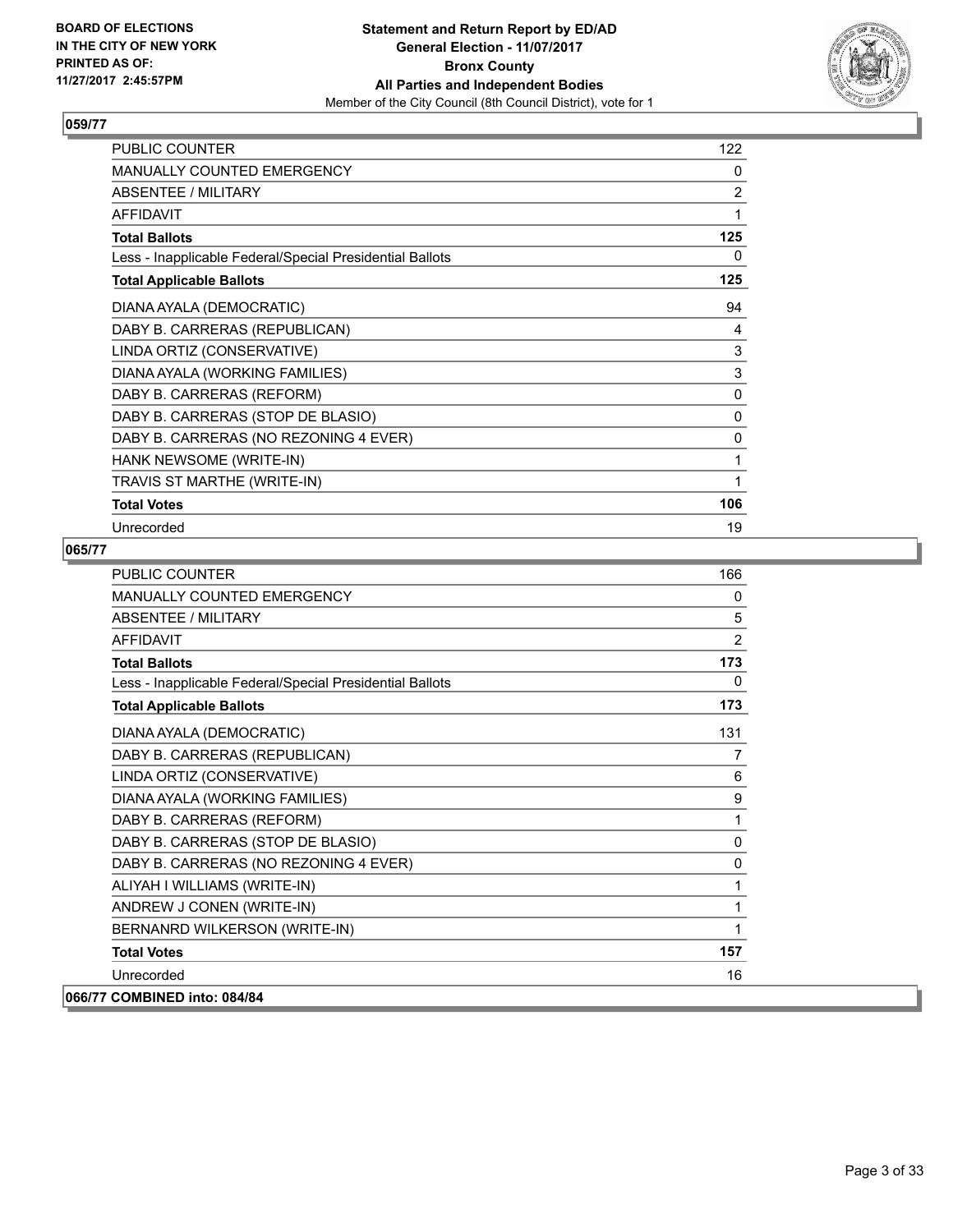

| <b>PUBLIC COUNTER</b>                                    | 129 |
|----------------------------------------------------------|-----|
| <b>MANUALLY COUNTED EMERGENCY</b>                        | 0   |
| <b>ABSENTEE / MILITARY</b>                               | 5   |
| AFFIDAVIT                                                | 5   |
| <b>Total Ballots</b>                                     | 139 |
| Less - Inapplicable Federal/Special Presidential Ballots | 0   |
| <b>Total Applicable Ballots</b>                          | 139 |
| DIANA AYALA (DEMOCRATIC)                                 | 119 |
| DABY B. CARRERAS (REPUBLICAN)                            |     |
| LINDA ORTIZ (CONSERVATIVE)                               | 3   |
| DIANA AYALA (WORKING FAMILIES)                           | 3   |
| DABY B. CARRERAS (REFORM)                                | 1   |
| DABY B. CARRERAS (STOP DE BLASIO)                        | 0   |
| DABY B. CARRERAS (NO REZONING 4 EVER)                    | 0   |
| <b>Total Votes</b>                                       | 127 |
| Unrecorded                                               | 12  |
| 069/77 COMBINED into: 049/77                             |     |

#### **073/77 COMBINED into: 049/77**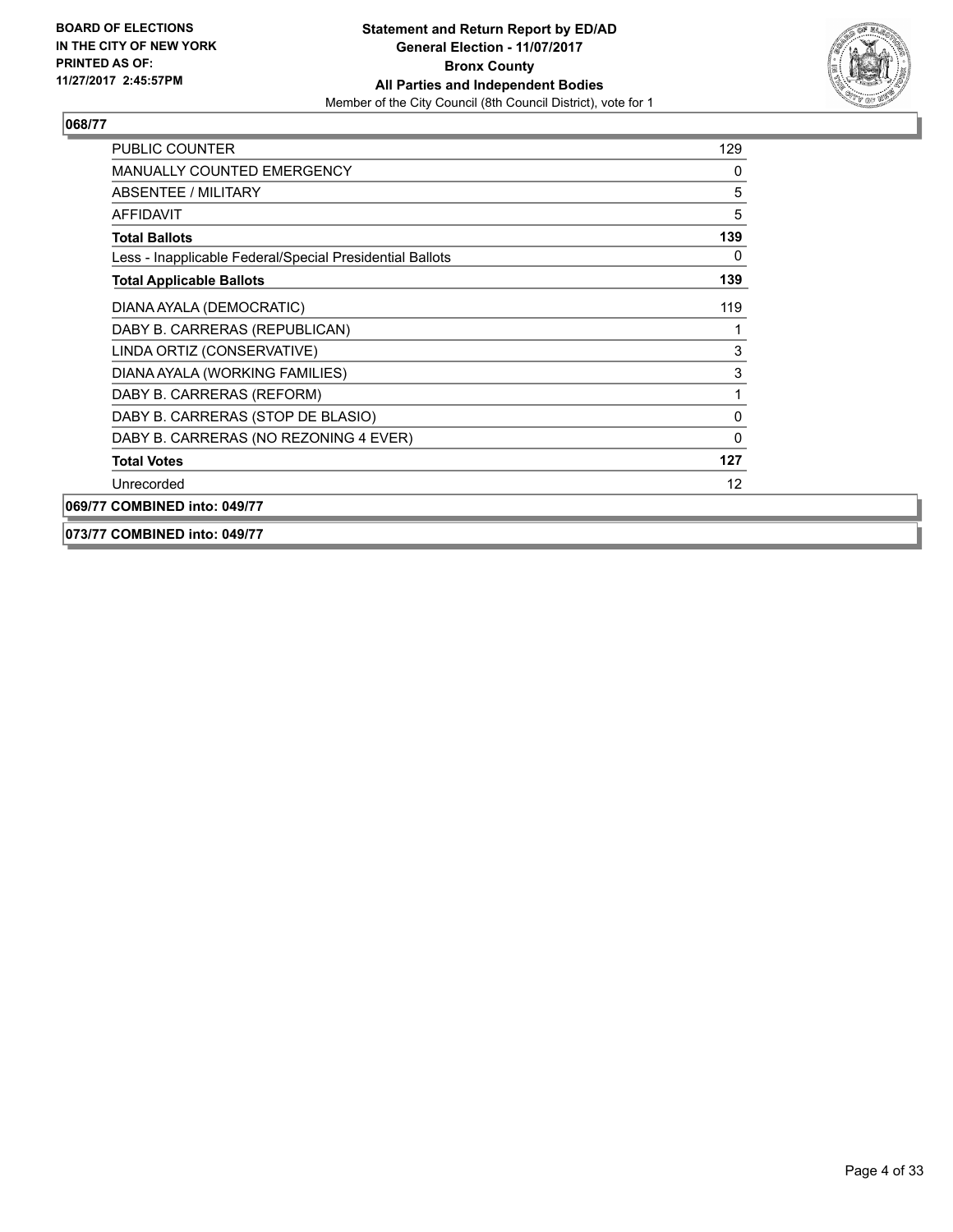

| <b>PUBLIC COUNTER</b>                                    | 117 |
|----------------------------------------------------------|-----|
| <b>MANUALLY COUNTED EMERGENCY</b>                        | 0   |
| ABSENTEE / MILITARY                                      | 0   |
| <b>AFFIDAVIT</b>                                         | 1   |
| <b>Total Ballots</b>                                     | 118 |
| Less - Inapplicable Federal/Special Presidential Ballots | 0   |
| <b>Total Applicable Ballots</b>                          | 118 |
| DIANA AYALA (DEMOCRATIC)                                 | 94  |
| DABY B. CARRERAS (REPUBLICAN)                            | 5   |
| LINDA ORTIZ (CONSERVATIVE)                               | 4   |
| DIANA AYALA (WORKING FAMILIES)                           | 5   |
| DABY B. CARRERAS (REFORM)                                | 1   |
| DABY B. CARRERAS (STOP DE BLASIO)                        | 0   |
| DABY B. CARRERAS (NO REZONING 4 EVER)                    | 0   |
| <b>Total Votes</b>                                       | 109 |
| Unrecorded                                               | 9   |

| <b>PUBLIC COUNTER</b>                                    | 168 |
|----------------------------------------------------------|-----|
| MANUALLY COUNTED EMERGENCY                               | 0   |
| ABSENTEE / MILITARY                                      | 5   |
| AFFIDAVIT                                                | 3   |
| <b>Total Ballots</b>                                     | 176 |
| Less - Inapplicable Federal/Special Presidential Ballots | 0   |
| <b>Total Applicable Ballots</b>                          | 176 |
| DIANA AYALA (DEMOCRATIC)                                 | 152 |
| DABY B. CARRERAS (REPUBLICAN)                            | 4   |
| LINDA ORTIZ (CONSERVATIVE)                               | 3   |
| DIANA AYALA (WORKING FAMILIES)                           | 8   |
| DABY B. CARRERAS (REFORM)                                | 0   |
| DABY B. CARRERAS (STOP DE BLASIO)                        | 0   |
| DABY B. CARRERAS (NO REZONING 4 EVER)                    | 0   |
| <b>Total Votes</b>                                       | 167 |
| Unrecorded                                               | 9   |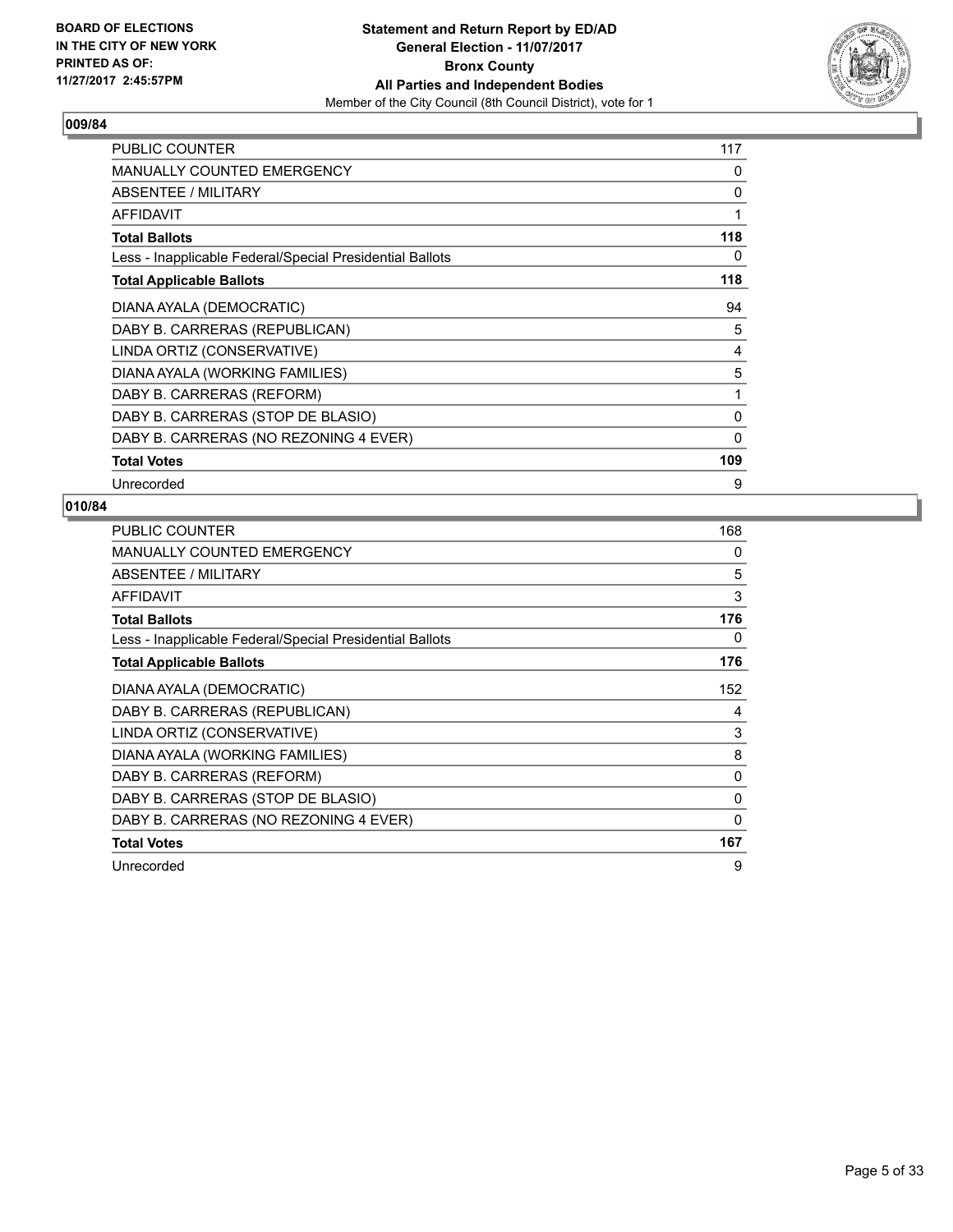

| <b>PUBLIC COUNTER</b>                                    | 180            |
|----------------------------------------------------------|----------------|
| <b>MANUALLY COUNTED EMERGENCY</b>                        | 0              |
| ABSENTEE / MILITARY                                      | 6              |
| <b>AFFIDAVIT</b>                                         | $\overline{2}$ |
| <b>Total Ballots</b>                                     | 188            |
| Less - Inapplicable Federal/Special Presidential Ballots | 0              |
| <b>Total Applicable Ballots</b>                          | 188            |
| DIANA AYALA (DEMOCRATIC)                                 | 146            |
| DABY B. CARRERAS (REPUBLICAN)                            | 4              |
| LINDA ORTIZ (CONSERVATIVE)                               | 1              |
| DIANA AYALA (WORKING FAMILIES)                           | 12             |
| DABY B. CARRERAS (REFORM)                                | 1              |
| DABY B. CARRERAS (STOP DE BLASIO)                        | 1              |
| DABY B. CARRERAS (NO REZONING 4 EVER)                    | $\mathbf{0}$   |
| <b>Total Votes</b>                                       | 165            |
| Unrecorded                                               | 23             |

| <b>PUBLIC COUNTER</b>                                    | 123            |
|----------------------------------------------------------|----------------|
| <b>MANUALLY COUNTED EMERGENCY</b>                        | 0              |
| ABSENTEE / MILITARY                                      | $\overline{2}$ |
| AFFIDAVIT                                                | 4              |
| <b>Total Ballots</b>                                     | 129            |
| Less - Inapplicable Federal/Special Presidential Ballots | 0              |
| <b>Total Applicable Ballots</b>                          | 129            |
| DIANA AYALA (DEMOCRATIC)                                 | 88             |
| DABY B. CARRERAS (REPUBLICAN)                            | 5              |
| LINDA ORTIZ (CONSERVATIVE)                               | 10             |
| DIANA AYALA (WORKING FAMILIES)                           | 7              |
| DABY B. CARRERAS (REFORM)                                | 0              |
| DABY B. CARRERAS (STOP DE BLASIO)                        | 1              |
| DABY B. CARRERAS (NO REZONING 4 EVER)                    | $\mathbf{0}$   |
| <b>Total Votes</b>                                       | 111            |
| Unrecorded                                               | 18             |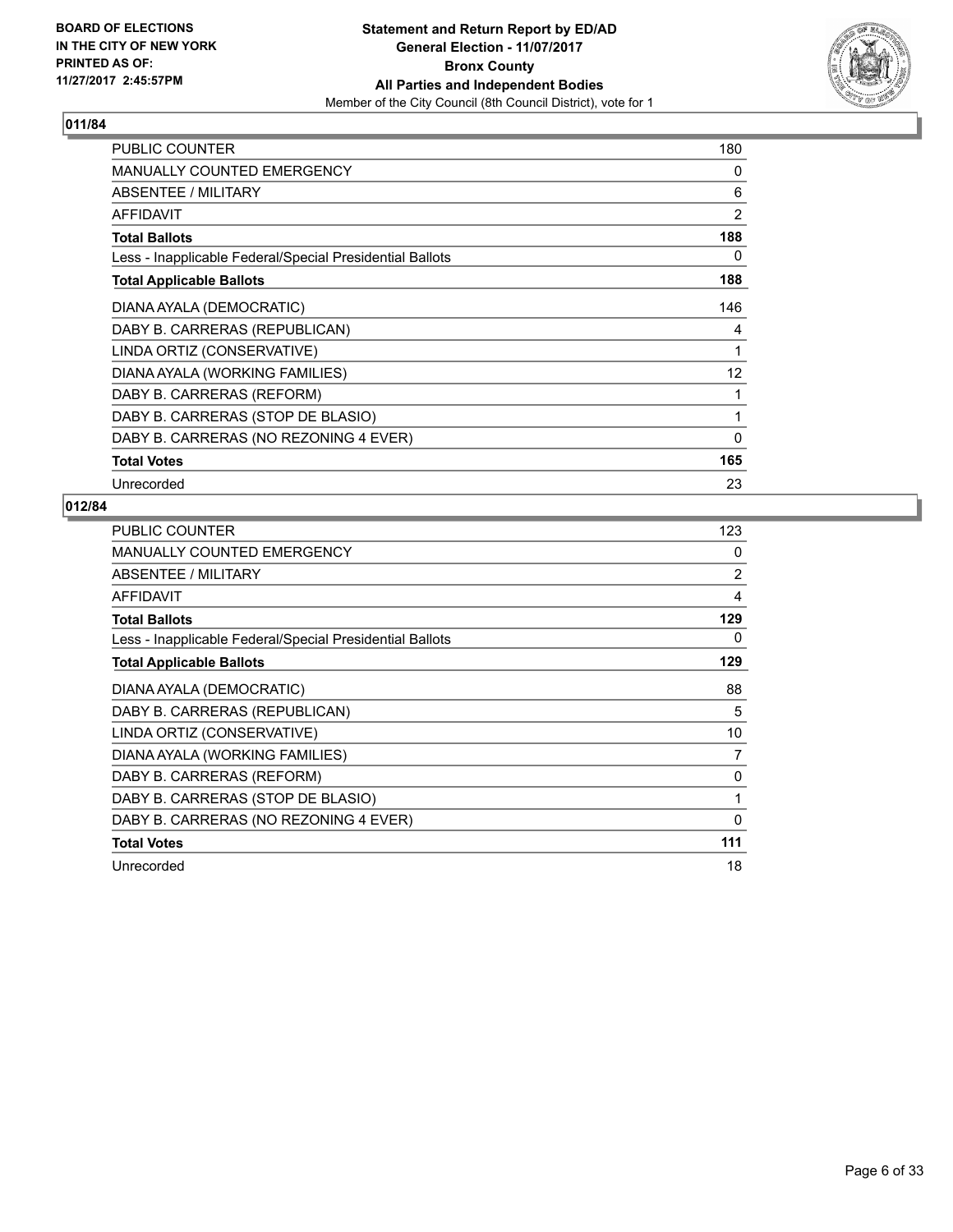

| <b>PUBLIC COUNTER</b>                                    | 133 |
|----------------------------------------------------------|-----|
| <b>MANUALLY COUNTED EMERGENCY</b>                        | 0   |
| ABSENTEE / MILITARY                                      | 41  |
| <b>AFFIDAVIT</b>                                         | 3   |
| <b>Total Ballots</b>                                     | 177 |
| Less - Inapplicable Federal/Special Presidential Ballots | 0   |
| <b>Total Applicable Ballots</b>                          | 177 |
| DIANA AYALA (DEMOCRATIC)                                 | 141 |
| DABY B. CARRERAS (REPUBLICAN)                            | 8   |
| LINDA ORTIZ (CONSERVATIVE)                               | 7   |
| DIANA AYALA (WORKING FAMILIES)                           | 4   |
| DABY B. CARRERAS (REFORM)                                | 0   |
| DABY B. CARRERAS (STOP DE BLASIO)                        | 0   |
| DABY B. CARRERAS (NO REZONING 4 EVER)                    | 0   |
| <b>Total Votes</b>                                       | 160 |
| Unrecorded                                               | 17  |

| <b>PUBLIC COUNTER</b>                                    | 164            |
|----------------------------------------------------------|----------------|
| <b>MANUALLY COUNTED EMERGENCY</b>                        | 0              |
| ABSENTEE / MILITARY                                      | 3              |
| <b>AFFIDAVIT</b>                                         | $\overline{2}$ |
| <b>Total Ballots</b>                                     | 169            |
| Less - Inapplicable Federal/Special Presidential Ballots | 0              |
| <b>Total Applicable Ballots</b>                          | 169            |
| DIANA AYALA (DEMOCRATIC)                                 | 125            |
| DABY B. CARRERAS (REPUBLICAN)                            | 11             |
| LINDA ORTIZ (CONSERVATIVE)                               | 4              |
| DIANA AYALA (WORKING FAMILIES)                           | 13             |
| DABY B. CARRERAS (REFORM)                                | 1              |
| DABY B. CARRERAS (STOP DE BLASIO)                        | $\overline{2}$ |
| DABY B. CARRERAS (NO REZONING 4 EVER)                    | $\mathbf{0}$   |
| UNATTRIBUTABLE WRITE-IN (WRITE-IN)                       | 1              |
| <b>Total Votes</b>                                       | 157            |
| Unrecorded                                               | 12             |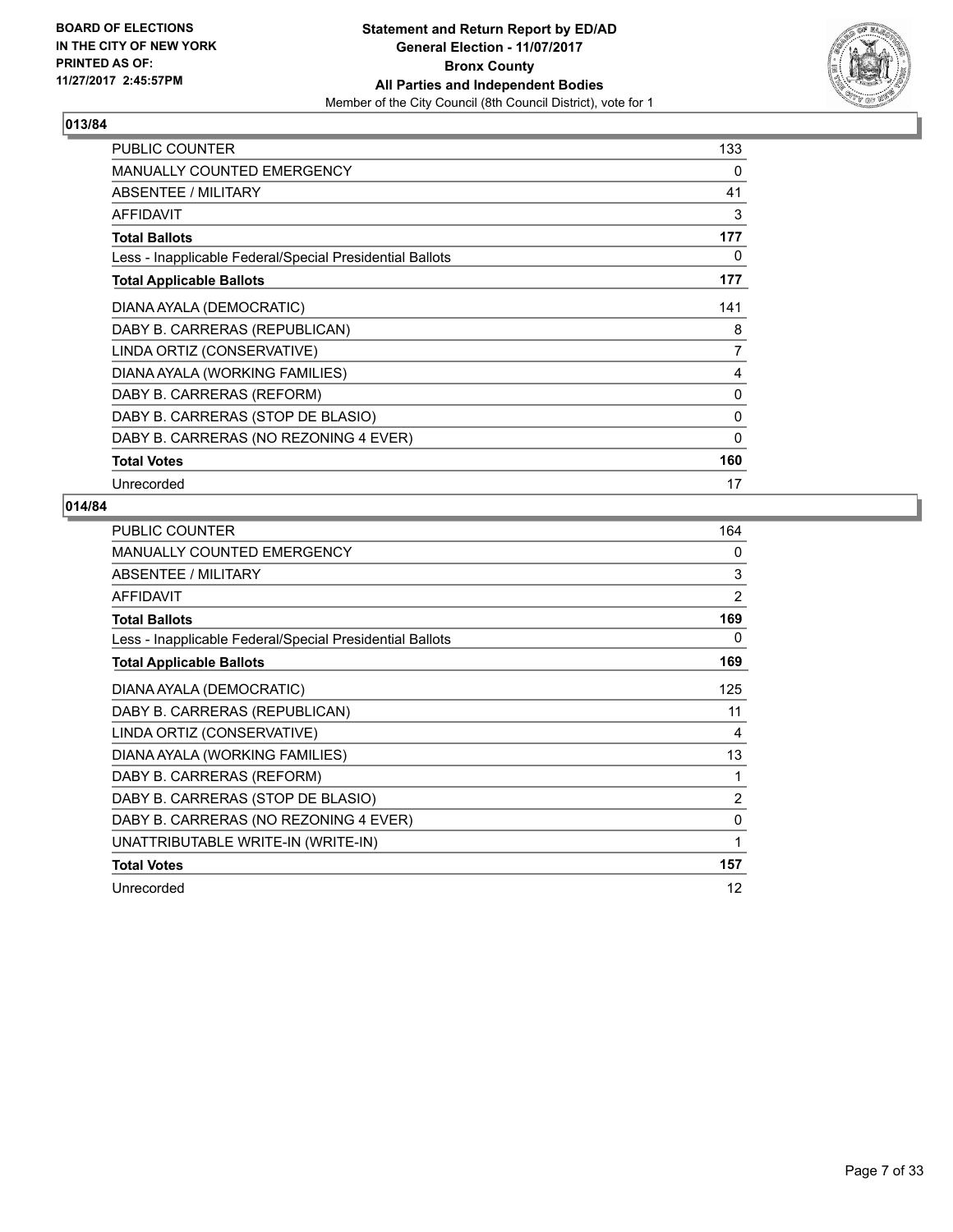

| <b>PUBLIC COUNTER</b>                                    | 118 |
|----------------------------------------------------------|-----|
| MANUALLY COUNTED EMERGENCY                               | 0   |
| ABSENTEE / MILITARY                                      | 3   |
| <b>AFFIDAVIT</b>                                         | 0   |
| <b>Total Ballots</b>                                     | 121 |
| Less - Inapplicable Federal/Special Presidential Ballots | 0   |
| <b>Total Applicable Ballots</b>                          | 121 |
| DIANA AYALA (DEMOCRATIC)                                 | 98  |
| DABY B. CARRERAS (REPUBLICAN)                            | 4   |
| LINDA ORTIZ (CONSERVATIVE)                               | 4   |
| DIANA AYALA (WORKING FAMILIES)                           | 2   |
| DABY B. CARRERAS (REFORM)                                | 0   |
| DABY B. CARRERAS (STOP DE BLASIO)                        | 0   |
| DABY B. CARRERAS (NO REZONING 4 EVER)                    | 0   |
| <b>JESSY HAMILTON (WRITE-IN)</b>                         | 1   |
| <b>Total Votes</b>                                       | 109 |
| Unrecorded                                               | 12  |

| <b>PUBLIC COUNTER</b>                                    | 172 |
|----------------------------------------------------------|-----|
| <b>MANUALLY COUNTED EMERGENCY</b>                        | 0   |
| ABSENTEE / MILITARY                                      | 3   |
| <b>AFFIDAVIT</b>                                         | 0   |
| <b>Total Ballots</b>                                     | 175 |
| Less - Inapplicable Federal/Special Presidential Ballots | 0   |
| <b>Total Applicable Ballots</b>                          | 175 |
| DIANA AYALA (DEMOCRATIC)                                 | 140 |
| DABY B. CARRERAS (REPUBLICAN)                            | 4   |
| LINDA ORTIZ (CONSERVATIVE)                               | 1   |
| DIANA AYALA (WORKING FAMILIES)                           | 8   |
| DABY B. CARRERAS (REFORM)                                | 2   |
| DABY B. CARRERAS (STOP DE BLASIO)                        | 1   |
| DABY B. CARRERAS (NO REZONING 4 EVER)                    | 0   |
| UNATTRIBUTABLE WRITE-IN (WRITE-IN)                       | 1   |
| <b>Total Votes</b>                                       | 157 |
| Unrecorded                                               | 18  |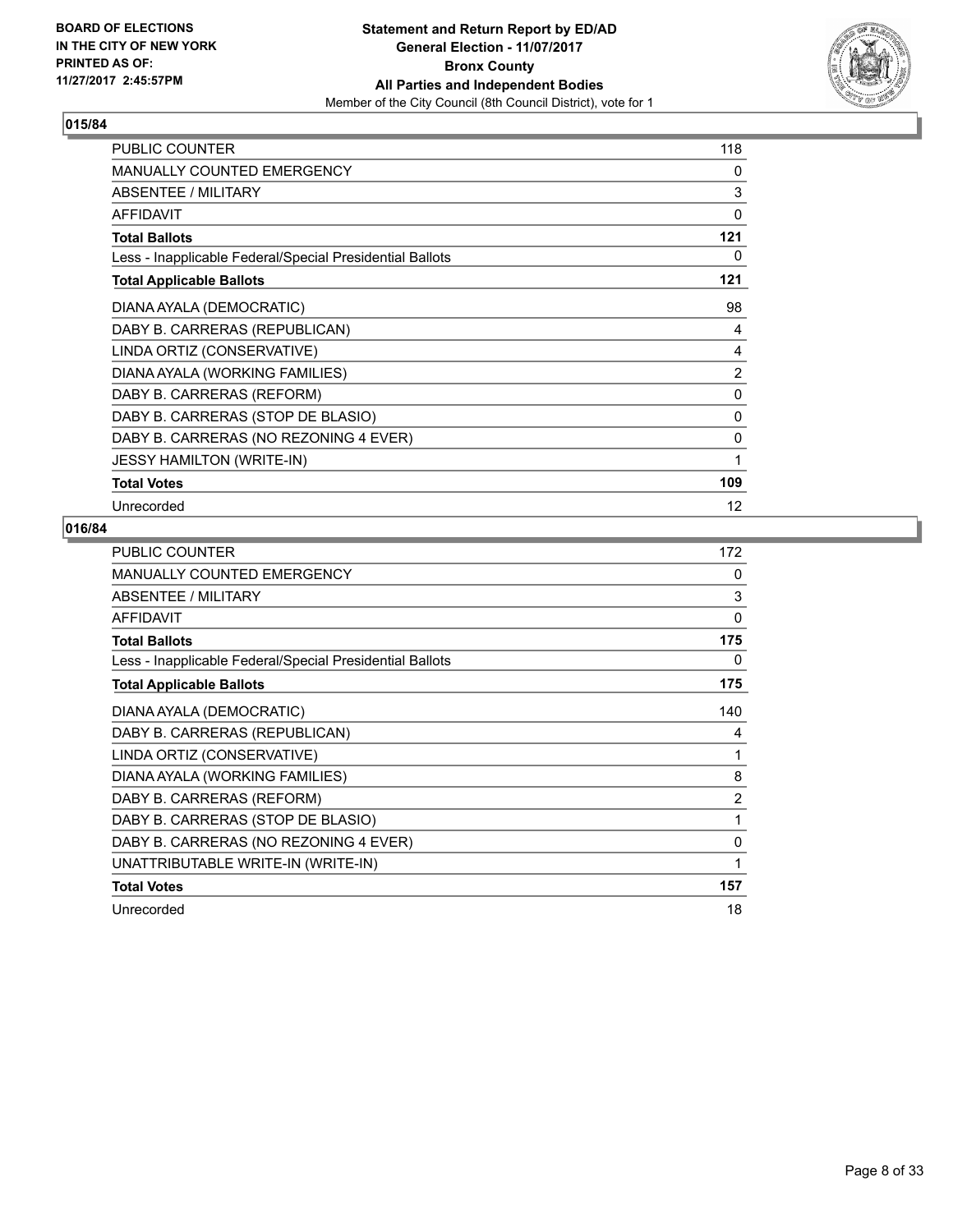

| <b>PUBLIC COUNTER</b>                                    | 41             |
|----------------------------------------------------------|----------------|
| <b>MANUALLY COUNTED EMERGENCY</b>                        | 0              |
| ABSENTEE / MILITARY                                      | 2              |
| AFFIDAVIT                                                | 1              |
| <b>Total Ballots</b>                                     | 44             |
| Less - Inapplicable Federal/Special Presidential Ballots | 0              |
| <b>Total Applicable Ballots</b>                          | 44             |
| DIANA AYALA (DEMOCRATIC)                                 | 36             |
| DABY B. CARRERAS (REPUBLICAN)                            | 4              |
| LINDA ORTIZ (CONSERVATIVE)                               | $\overline{2}$ |
| DIANA AYALA (WORKING FAMILIES)                           | 1              |
| DABY B. CARRERAS (REFORM)                                | $\mathbf{0}$   |
| DABY B. CARRERAS (STOP DE BLASIO)                        | 0              |
| DABY B. CARRERAS (NO REZONING 4 EVER)                    | 0              |
| <b>Total Votes</b>                                       | 43             |
| Unrecorded                                               | 1              |

| <b>PUBLIC COUNTER</b>                                    | 202 |
|----------------------------------------------------------|-----|
| MANUALLY COUNTED EMERGENCY                               | 0   |
| ABSENTEE / MILITARY                                      | 5   |
| AFFIDAVIT                                                | 1   |
| <b>Total Ballots</b>                                     | 208 |
| Less - Inapplicable Federal/Special Presidential Ballots | 0   |
| <b>Total Applicable Ballots</b>                          | 208 |
| DIANA AYALA (DEMOCRATIC)                                 | 176 |
| DABY B. CARRERAS (REPUBLICAN)                            | 3   |
| LINDA ORTIZ (CONSERVATIVE)                               | 3   |
| DIANA AYALA (WORKING FAMILIES)                           | 8   |
| DABY B. CARRERAS (REFORM)                                | 0   |
| DABY B. CARRERAS (STOP DE BLASIO)                        | 0   |
| DABY B. CARRERAS (NO REZONING 4 EVER)                    | 0   |
| <b>Total Votes</b>                                       | 190 |
| Unrecorded                                               | 18  |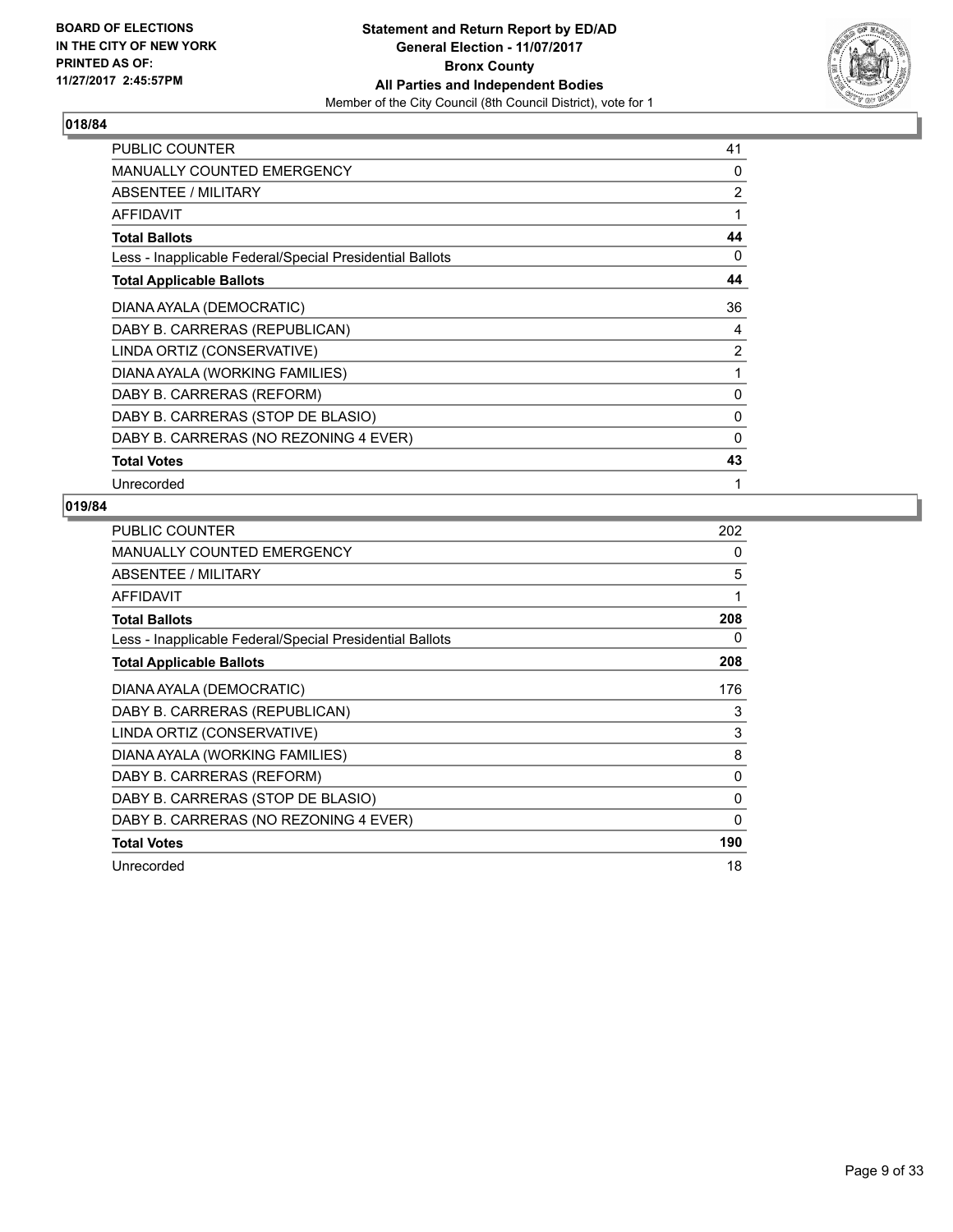

| <b>PUBLIC COUNTER</b>                                    | 161          |
|----------------------------------------------------------|--------------|
| <b>MANUALLY COUNTED EMERGENCY</b>                        | 0            |
| ABSENTEE / MILITARY                                      | 1            |
| <b>AFFIDAVIT</b>                                         | 6            |
| <b>Total Ballots</b>                                     | 168          |
| Less - Inapplicable Federal/Special Presidential Ballots | 0            |
| <b>Total Applicable Ballots</b>                          | 168          |
| DIANA AYALA (DEMOCRATIC)                                 | 127          |
| DABY B. CARRERAS (REPUBLICAN)                            | 5            |
| LINDA ORTIZ (CONSERVATIVE)                               | 4            |
| DIANA AYALA (WORKING FAMILIES)                           | 13           |
| DABY B. CARRERAS (REFORM)                                | 0            |
| DABY B. CARRERAS (STOP DE BLASIO)                        | 2            |
| DABY B. CARRERAS (NO REZONING 4 EVER)                    | $\mathbf{0}$ |
| <b>Total Votes</b>                                       | 151          |
| Unrecorded                                               | 17           |

| PUBLIC COUNTER                                           | 36       |
|----------------------------------------------------------|----------|
| <b>MANUALLY COUNTED EMERGENCY</b>                        | 0        |
| ABSENTEE / MILITARY                                      | 1        |
| <b>AFFIDAVIT</b>                                         | $\Omega$ |
| <b>Total Ballots</b>                                     | 37       |
| Less - Inapplicable Federal/Special Presidential Ballots | 0        |
| <b>Total Applicable Ballots</b>                          | 37       |
| DIANA AYALA (DEMOCRATIC)                                 | 32       |
| DABY B. CARRERAS (REPUBLICAN)                            | 0        |
| LINDA ORTIZ (CONSERVATIVE)                               |          |
| DIANA AYALA (WORKING FAMILIES)                           |          |
| DABY B. CARRERAS (REFORM)                                | 0        |
| DABY B. CARRERAS (STOP DE BLASIO)                        | 0        |
| DABY B. CARRERAS (NO REZONING 4 EVER)                    | 0        |
| <b>Total Votes</b>                                       | 34       |
| Unrecorded                                               | 3        |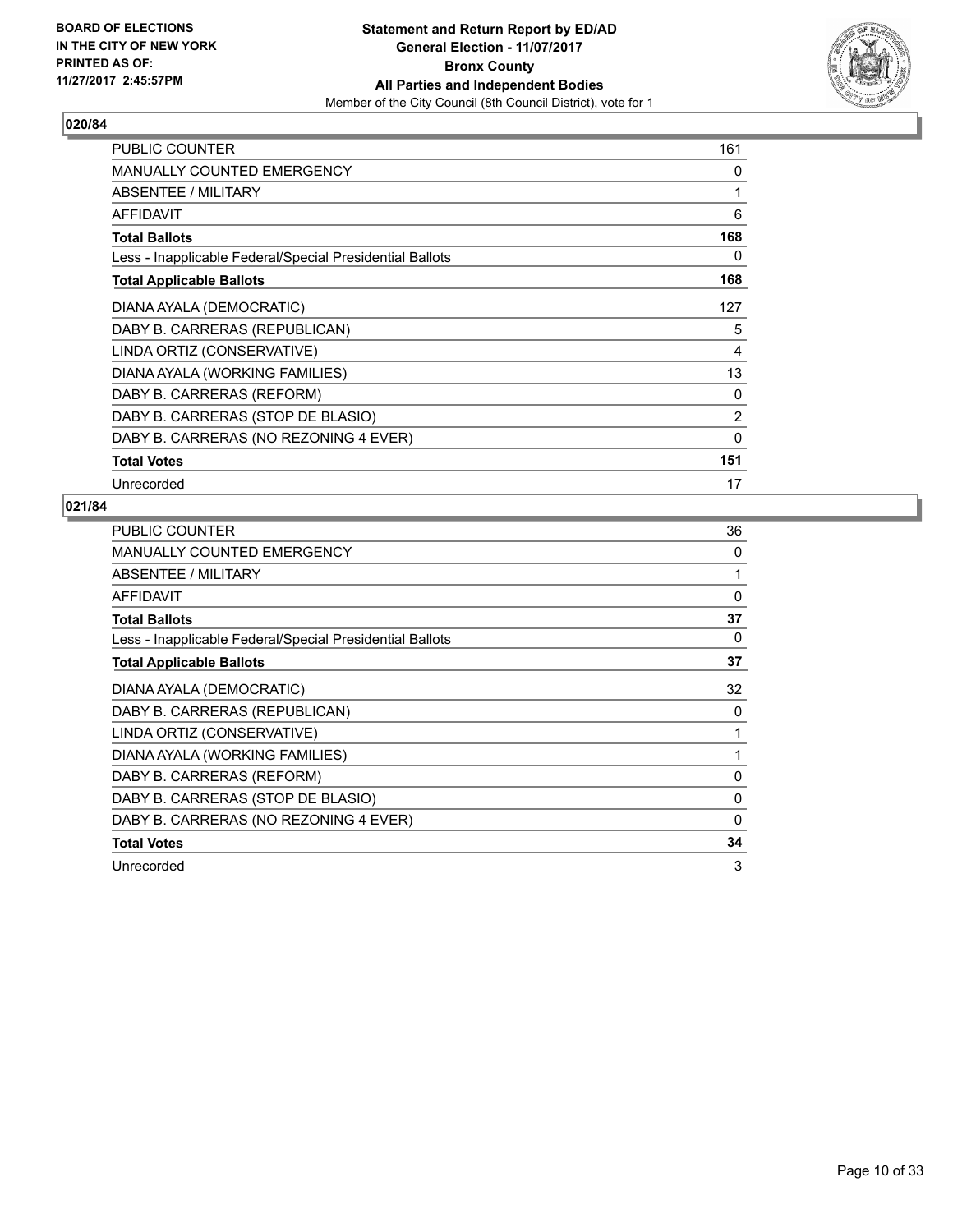

| <b>PUBLIC COUNTER</b>                                    | 194          |
|----------------------------------------------------------|--------------|
| <b>MANUALLY COUNTED EMERGENCY</b>                        | 0            |
| ABSENTEE / MILITARY                                      | 1            |
| <b>AFFIDAVIT</b>                                         | $\mathbf{0}$ |
| <b>Total Ballots</b>                                     | 195          |
| Less - Inapplicable Federal/Special Presidential Ballots | 0            |
| <b>Total Applicable Ballots</b>                          | 195          |
| DIANA AYALA (DEMOCRATIC)                                 | 167          |
| DABY B. CARRERAS (REPUBLICAN)                            | 3            |
| LINDA ORTIZ (CONSERVATIVE)                               | 3            |
| DIANA AYALA (WORKING FAMILIES)                           | 2            |
| DABY B. CARRERAS (REFORM)                                | 0            |
| DABY B. CARRERAS (STOP DE BLASIO)                        | 0            |
| DABY B. CARRERAS (NO REZONING 4 EVER)                    | 1            |
| <b>Total Votes</b>                                       | 176          |
| Unrecorded                                               | 19           |

| PUBLIC COUNTER                                           | 169      |
|----------------------------------------------------------|----------|
| <b>MANUALLY COUNTED EMERGENCY</b>                        | 0        |
| <b>ABSENTEE / MILITARY</b>                               | 3        |
| <b>AFFIDAVIT</b>                                         | 3        |
| <b>Total Ballots</b>                                     | 175      |
| Less - Inapplicable Federal/Special Presidential Ballots | 0        |
| <b>Total Applicable Ballots</b>                          | 175      |
| DIANA AYALA (DEMOCRATIC)                                 | 152      |
| DABY B. CARRERAS (REPUBLICAN)                            | 5        |
| LINDA ORTIZ (CONSERVATIVE)                               | 1        |
| DIANA AYALA (WORKING FAMILIES)                           | 5        |
| DABY B. CARRERAS (REFORM)                                | 1        |
| DABY B. CARRERAS (STOP DE BLASIO)                        | 0        |
| DABY B. CARRERAS (NO REZONING 4 EVER)                    | $\Omega$ |
| <b>Total Votes</b>                                       | 164      |
| Unrecorded                                               | 11       |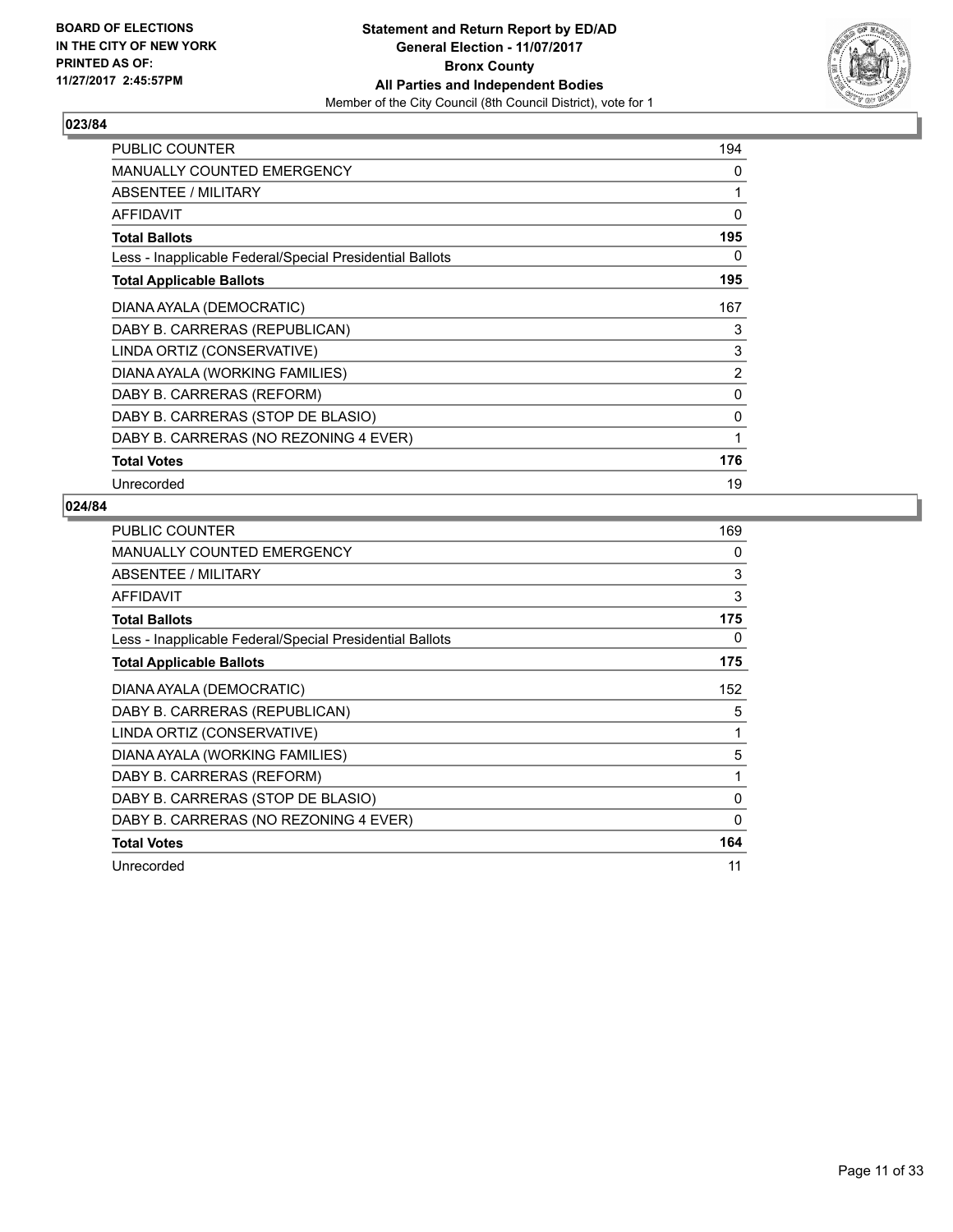

| <b>PUBLIC COUNTER</b>                                    | 160 |
|----------------------------------------------------------|-----|
| <b>MANUALLY COUNTED EMERGENCY</b>                        | 0   |
| ABSENTEE / MILITARY                                      | 7   |
| <b>AFFIDAVIT</b>                                         | 2   |
| <b>Total Ballots</b>                                     | 169 |
| Less - Inapplicable Federal/Special Presidential Ballots | 0   |
| <b>Total Applicable Ballots</b>                          | 169 |
| DIANA AYALA (DEMOCRATIC)                                 | 134 |
| DABY B. CARRERAS (REPUBLICAN)                            | 4   |
| LINDA ORTIZ (CONSERVATIVE)                               | 5   |
| DIANA AYALA (WORKING FAMILIES)                           | 11  |
| DABY B. CARRERAS (REFORM)                                | 0   |
| DABY B. CARRERAS (STOP DE BLASIO)                        | 1   |
| DABY B. CARRERAS (NO REZONING 4 EVER)                    | 0   |
| <b>Total Votes</b>                                       | 155 |
| Unrecorded                                               | 14  |

| <b>PUBLIC COUNTER</b>                                    | 99  |
|----------------------------------------------------------|-----|
| <b>MANUALLY COUNTED EMERGENCY</b>                        | 0   |
| ABSENTEE / MILITARY                                      | 4   |
| <b>AFFIDAVIT</b>                                         | 1   |
| <b>Total Ballots</b>                                     | 104 |
| Less - Inapplicable Federal/Special Presidential Ballots | 0   |
| <b>Total Applicable Ballots</b>                          | 104 |
| DIANA AYALA (DEMOCRATIC)                                 | 75  |
| DABY B. CARRERAS (REPUBLICAN)                            | 2   |
| LINDA ORTIZ (CONSERVATIVE)                               | 1   |
| DIANA AYALA (WORKING FAMILIES)                           | 13  |
| DABY B. CARRERAS (REFORM)                                |     |
| DABY B. CARRERAS (STOP DE BLASIO)                        | 0   |
| DABY B. CARRERAS (NO REZONING 4 EVER)                    | 0   |
| <b>Total Votes</b>                                       | 92  |
| Unrecorded                                               | 12  |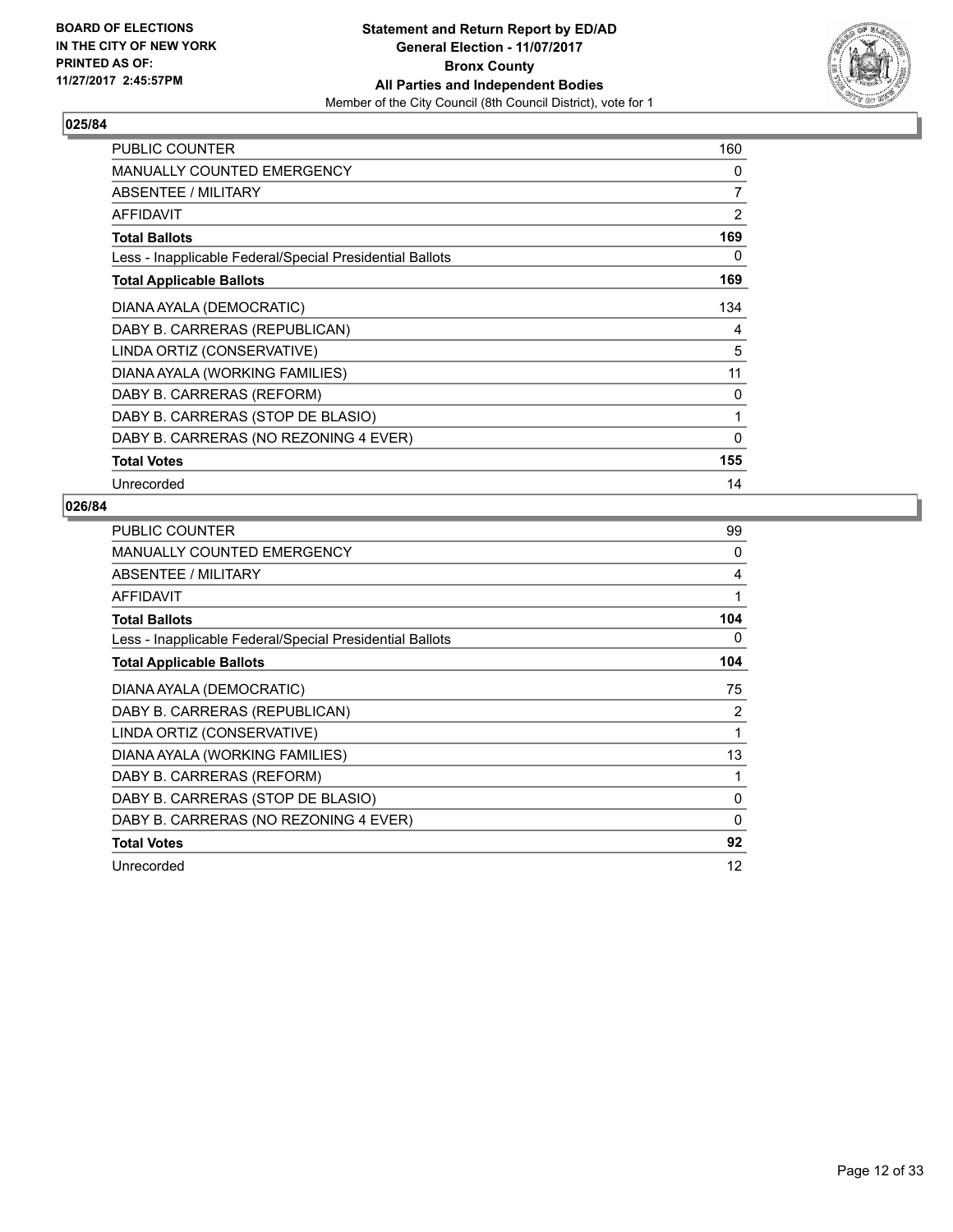

| PUBLIC COUNTER                                           | 136            |
|----------------------------------------------------------|----------------|
| <b>MANUALLY COUNTED EMERGENCY</b>                        | 0              |
| ABSENTEE / MILITARY                                      | 0              |
| AFFIDAVIT                                                | 3              |
| <b>Total Ballots</b>                                     | 139            |
| Less - Inapplicable Federal/Special Presidential Ballots | 0              |
| <b>Total Applicable Ballots</b>                          | 139            |
| DIANA AYALA (DEMOCRATIC)                                 | 120            |
| DABY B. CARRERAS (REPUBLICAN)                            | 6              |
| LINDA ORTIZ (CONSERVATIVE)                               | $\overline{2}$ |
| DIANA AYALA (WORKING FAMILIES)                           | 5              |
| DABY B. CARRERAS (REFORM)                                | 1              |
| DABY B. CARRERAS (STOP DE BLASIO)                        | 0              |
| DABY B. CARRERAS (NO REZONING 4 EVER)                    | 0              |
| <b>Total Votes</b>                                       | 134            |
| Unrecorded                                               | 5              |

| PUBLIC COUNTER                                           | 170          |
|----------------------------------------------------------|--------------|
| MANUALLY COUNTED EMERGENCY                               | $\mathbf{0}$ |
| ABSENTEE / MILITARY                                      | 1            |
| <b>AFFIDAVIT</b>                                         | 1            |
| <b>Total Ballots</b>                                     | 172          |
| Less - Inapplicable Federal/Special Presidential Ballots | 0            |
| <b>Total Applicable Ballots</b>                          | 172          |
| DIANA AYALA (DEMOCRATIC)                                 | 148          |
| DABY B. CARRERAS (REPUBLICAN)                            | 4            |
| LINDA ORTIZ (CONSERVATIVE)                               | 5            |
| DIANA AYALA (WORKING FAMILIES)                           | 3            |
| DABY B. CARRERAS (REFORM)                                | 0            |
| DABY B. CARRERAS (STOP DE BLASIO)                        | 0            |
| DABY B. CARRERAS (NO REZONING 4 EVER)                    | 0            |
| UNATTRIBUTABLE WRITE-IN (WRITE-IN)                       | 1            |
| <b>Total Votes</b>                                       | 161          |
| Unrecorded                                               | 11           |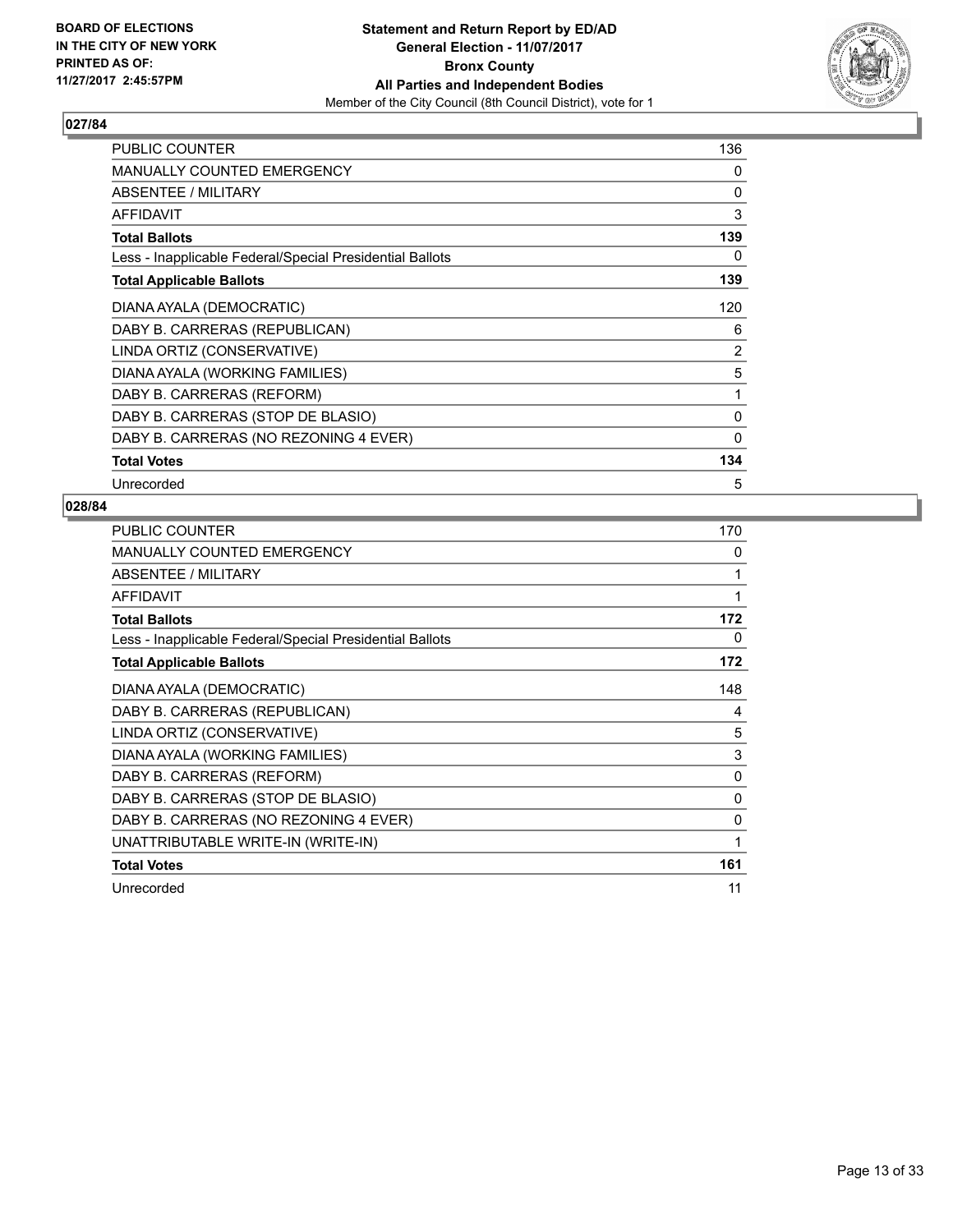

| <b>PUBLIC COUNTER</b>                                    | 121 |
|----------------------------------------------------------|-----|
| <b>MANUALLY COUNTED EMERGENCY</b>                        | 0   |
| ABSENTEE / MILITARY                                      | 0   |
| <b>AFFIDAVIT</b>                                         | 3   |
| <b>Total Ballots</b>                                     | 124 |
| Less - Inapplicable Federal/Special Presidential Ballots | 0   |
| <b>Total Applicable Ballots</b>                          | 124 |
| DIANA AYALA (DEMOCRATIC)                                 | 97  |
| DABY B. CARRERAS (REPUBLICAN)                            | 0   |
| LINDA ORTIZ (CONSERVATIVE)                               | 4   |
| DIANA AYALA (WORKING FAMILIES)                           | 4   |
| DABY B. CARRERAS (REFORM)                                | 0   |
| DABY B. CARRERAS (STOP DE BLASIO)                        | 0   |
| DABY B. CARRERAS (NO REZONING 4 EVER)                    | 0   |
| <b>Total Votes</b>                                       | 105 |
| Unrecorded                                               | 19  |

| <b>PUBLIC COUNTER</b>                                    | 103          |
|----------------------------------------------------------|--------------|
| MANUALLY COUNTED EMERGENCY                               | 0            |
| ABSENTEE / MILITARY                                      | 1            |
| AFFIDAVIT                                                | 1            |
| <b>Total Ballots</b>                                     | 105          |
| Less - Inapplicable Federal/Special Presidential Ballots | 0            |
| <b>Total Applicable Ballots</b>                          | 105          |
| DIANA AYALA (DEMOCRATIC)                                 | 88           |
| DABY B. CARRERAS (REPUBLICAN)                            | 2            |
| LINDA ORTIZ (CONSERVATIVE)                               | 2            |
| DIANA AYALA (WORKING FAMILIES)                           | 4            |
| DABY B. CARRERAS (REFORM)                                | $\mathbf{1}$ |
| DABY B. CARRERAS (STOP DE BLASIO)                        | 0            |
| DABY B. CARRERAS (NO REZONING 4 EVER)                    | 0            |
| <b>Total Votes</b>                                       | 97           |
| Unrecorded                                               | 8            |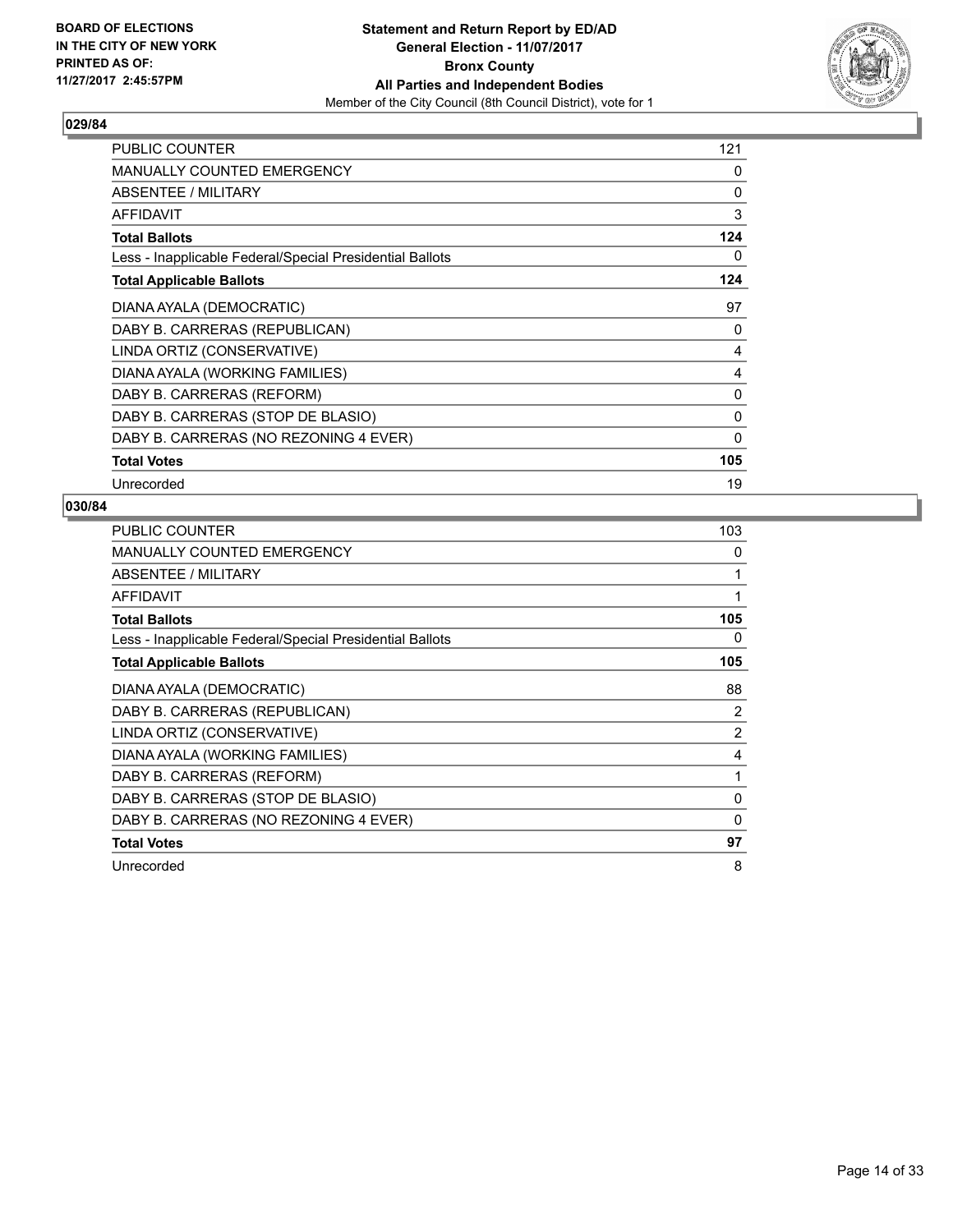

| <b>PUBLIC COUNTER</b>                                    | 78             |
|----------------------------------------------------------|----------------|
| <b>MANUALLY COUNTED EMERGENCY</b>                        | 0              |
| ABSENTEE / MILITARY                                      | 0              |
| <b>AFFIDAVIT</b>                                         | $\Omega$       |
| <b>Total Ballots</b>                                     | 78             |
| Less - Inapplicable Federal/Special Presidential Ballots | 0              |
| <b>Total Applicable Ballots</b>                          | 78             |
| DIANA AYALA (DEMOCRATIC)                                 | 62             |
| DABY B. CARRERAS (REPUBLICAN)                            | 2              |
| LINDA ORTIZ (CONSERVATIVE)                               | 3              |
| DIANA AYALA (WORKING FAMILIES)                           | $\overline{2}$ |
| DABY B. CARRERAS (REFORM)                                | 0              |
| DABY B. CARRERAS (STOP DE BLASIO)                        | 0              |
| DABY B. CARRERAS (NO REZONING 4 EVER)                    | 0              |
| <b>Total Votes</b>                                       | 69             |
| Unrecorded                                               | 9              |

| <b>PUBLIC COUNTER</b>                                    | 58 |
|----------------------------------------------------------|----|
| <b>MANUALLY COUNTED EMERGENCY</b>                        | 0  |
| ABSENTEE / MILITARY                                      | 1  |
| AFFIDAVIT                                                | 0  |
| <b>Total Ballots</b>                                     | 59 |
| Less - Inapplicable Federal/Special Presidential Ballots | 0  |
| <b>Total Applicable Ballots</b>                          | 59 |
| DIANA AYALA (DEMOCRATIC)                                 | 56 |
| DABY B. CARRERAS (REPUBLICAN)                            | 0  |
| LINDA ORTIZ (CONSERVATIVE)                               | 1  |
| DIANA AYALA (WORKING FAMILIES)                           |    |
| DABY B. CARRERAS (REFORM)                                | 0  |
| DABY B. CARRERAS (STOP DE BLASIO)                        | 0  |
| DABY B. CARRERAS (NO REZONING 4 EVER)                    | 0  |
| <b>Total Votes</b>                                       | 58 |
| Unrecorded                                               | 1  |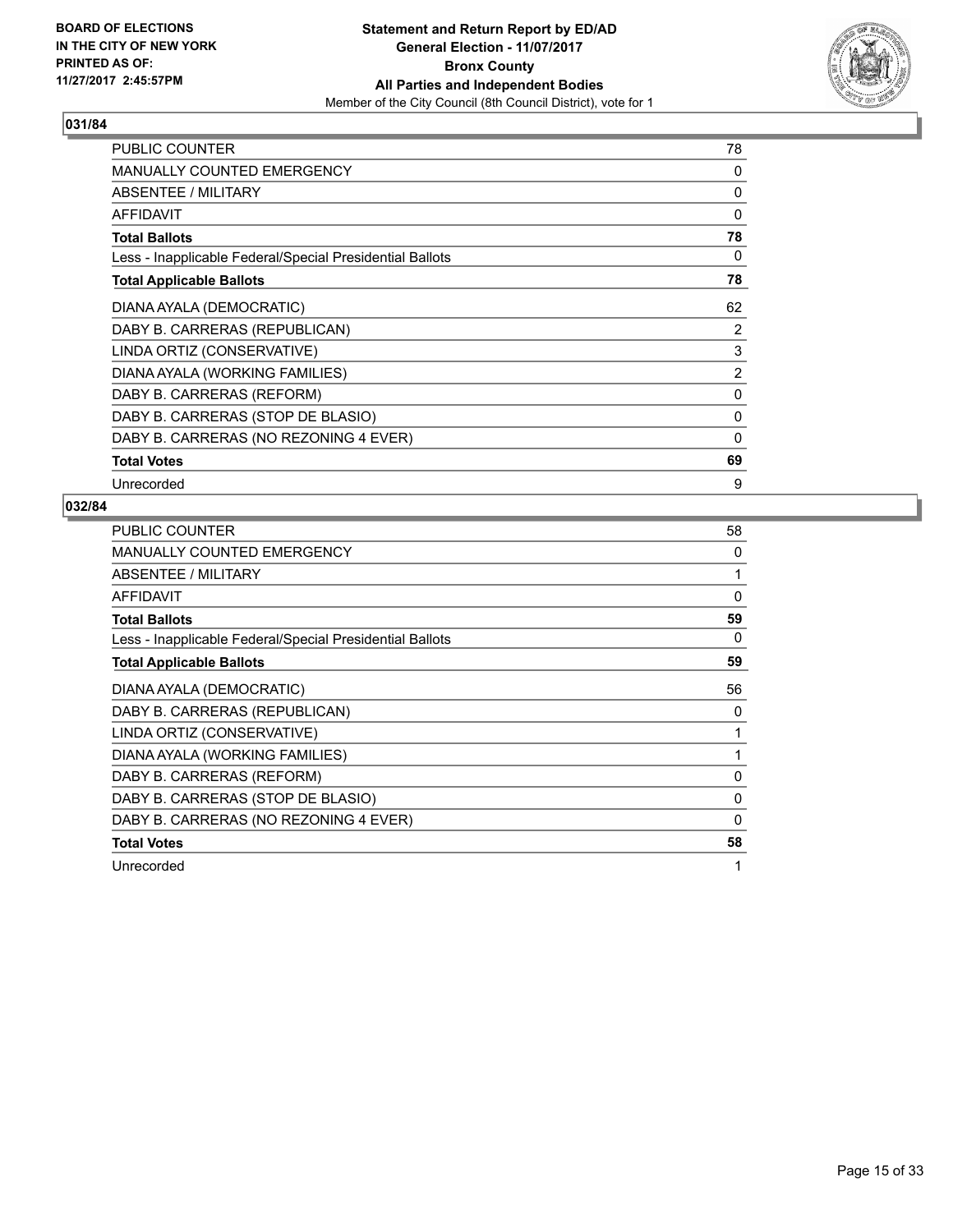

| PUBLIC COUNTER                                           | 99             |
|----------------------------------------------------------|----------------|
| <b>MANUALLY COUNTED EMERGENCY</b>                        | 0              |
| ABSENTEE / MILITARY                                      |                |
| AFFIDAVIT                                                | $\overline{2}$ |
| <b>Total Ballots</b>                                     | 102            |
| Less - Inapplicable Federal/Special Presidential Ballots | 0              |
| <b>Total Applicable Ballots</b>                          | 102            |
| DIANA AYALA (DEMOCRATIC)                                 | 71             |
| DABY B. CARRERAS (REPUBLICAN)                            | 6              |
| LINDA ORTIZ (CONSERVATIVE)                               | $\overline{2}$ |
| DIANA AYALA (WORKING FAMILIES)                           | 6              |
| DABY B. CARRERAS (REFORM)                                | 1              |
| DABY B. CARRERAS (STOP DE BLASIO)                        | 0              |
| DABY B. CARRERAS (NO REZONING 4 EVER)                    | 0              |
| <b>Total Votes</b>                                       | 86             |
| Unrecorded                                               | 16             |

| <b>PUBLIC COUNTER</b>                                    | 160            |
|----------------------------------------------------------|----------------|
| <b>MANUALLY COUNTED EMERGENCY</b>                        | 0              |
| ABSENTEE / MILITARY                                      | $\overline{2}$ |
| <b>AFFIDAVIT</b>                                         | 0              |
| <b>Total Ballots</b>                                     | 162            |
| Less - Inapplicable Federal/Special Presidential Ballots | 0              |
| <b>Total Applicable Ballots</b>                          | 162            |
| DIANA AYALA (DEMOCRATIC)                                 | 126            |
| DABY B. CARRERAS (REPUBLICAN)                            | 7              |
| LINDA ORTIZ (CONSERVATIVE)                               | 3              |
| DIANA AYALA (WORKING FAMILIES)                           | 1              |
| DABY B. CARRERAS (REFORM)                                | 0              |
| DABY B. CARRERAS (STOP DE BLASIO)                        | 0              |
| DABY B. CARRERAS (NO REZONING 4 EVER)                    | 0              |
| MIRIAM GREEN (WRITE-IN)                                  | 1              |
| <b>Total Votes</b>                                       | 138            |
| Unrecorded                                               | 24             |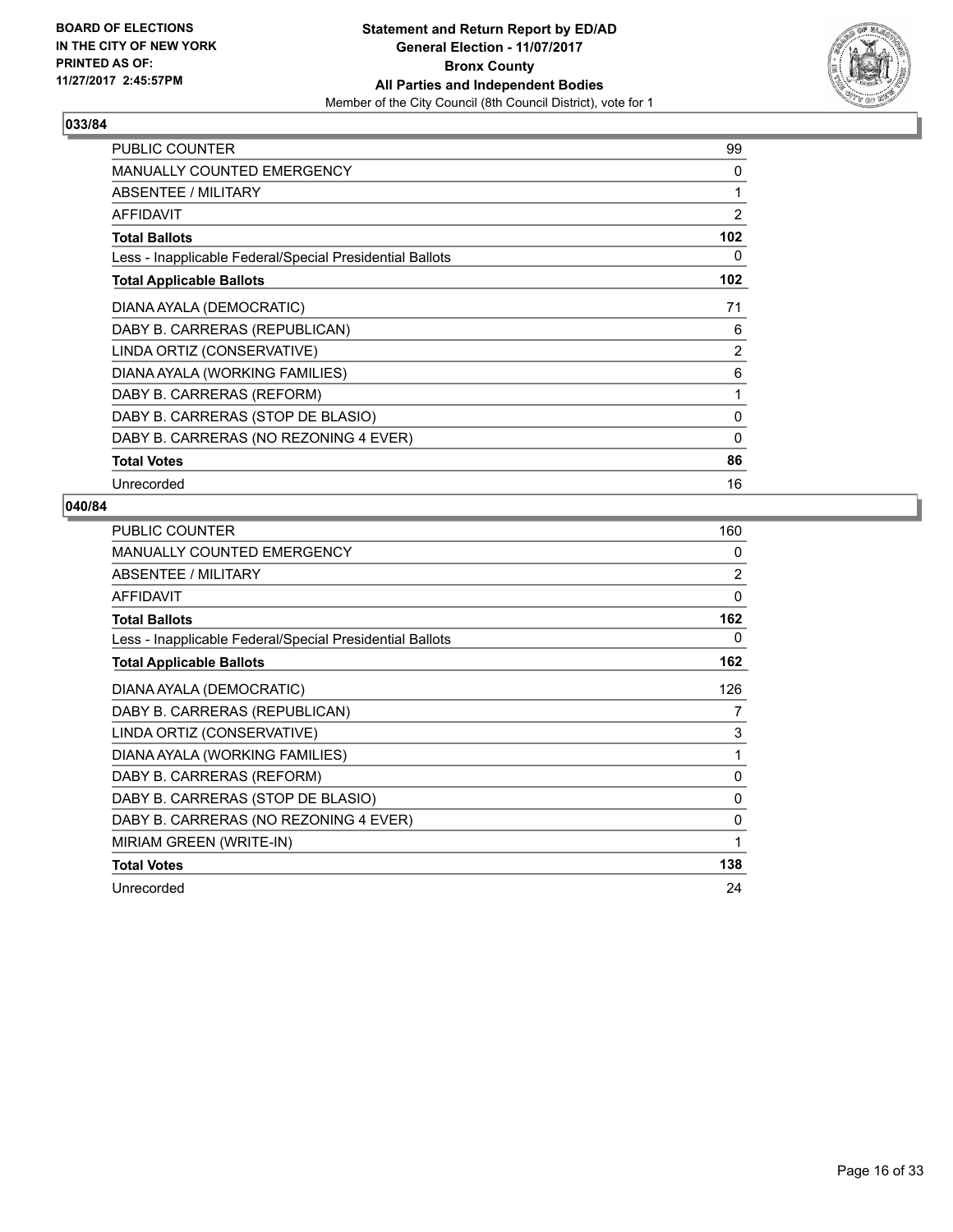

| <b>PUBLIC COUNTER</b>                                    | 168          |
|----------------------------------------------------------|--------------|
| <b>MANUALLY COUNTED EMERGENCY</b>                        | 0            |
| ABSENTEE / MILITARY                                      | 1            |
| <b>AFFIDAVIT</b>                                         | 1            |
| <b>Total Ballots</b>                                     | 170          |
| Less - Inapplicable Federal/Special Presidential Ballots | 0            |
| <b>Total Applicable Ballots</b>                          | 170          |
| DIANA AYALA (DEMOCRATIC)                                 | 141          |
| DABY B. CARRERAS (REPUBLICAN)                            | 5            |
| LINDA ORTIZ (CONSERVATIVE)                               | 10           |
| DIANA AYALA (WORKING FAMILIES)                           | 3            |
| DABY B. CARRERAS (REFORM)                                | 1            |
| DABY B. CARRERAS (STOP DE BLASIO)                        | 1            |
| DABY B. CARRERAS (NO REZONING 4 EVER)                    | $\mathbf{0}$ |
| <b>Total Votes</b>                                       | 161          |
| Unrecorded                                               | 9            |

| <b>PUBLIC COUNTER</b>                                    | 155            |
|----------------------------------------------------------|----------------|
| <b>MANUALLY COUNTED EMERGENCY</b>                        | 0              |
| ABSENTEE / MILITARY                                      | 2              |
| AFFIDAVIT                                                | 5              |
| <b>Total Ballots</b>                                     | 162            |
| Less - Inapplicable Federal/Special Presidential Ballots | 0              |
| <b>Total Applicable Ballots</b>                          | 162            |
| DIANA AYALA (DEMOCRATIC)                                 | 119            |
| DABY B. CARRERAS (REPUBLICAN)                            | 10             |
| LINDA ORTIZ (CONSERVATIVE)                               | 8              |
| DIANA AYALA (WORKING FAMILIES)                           | $\overline{7}$ |
| DABY B. CARRERAS (REFORM)                                |                |
| DABY B. CARRERAS (STOP DE BLASIO)                        | 0              |
| DABY B. CARRERAS (NO REZONING 4 EVER)                    | 0              |
| <b>Total Votes</b>                                       | 145            |
| Unrecorded                                               | 17             |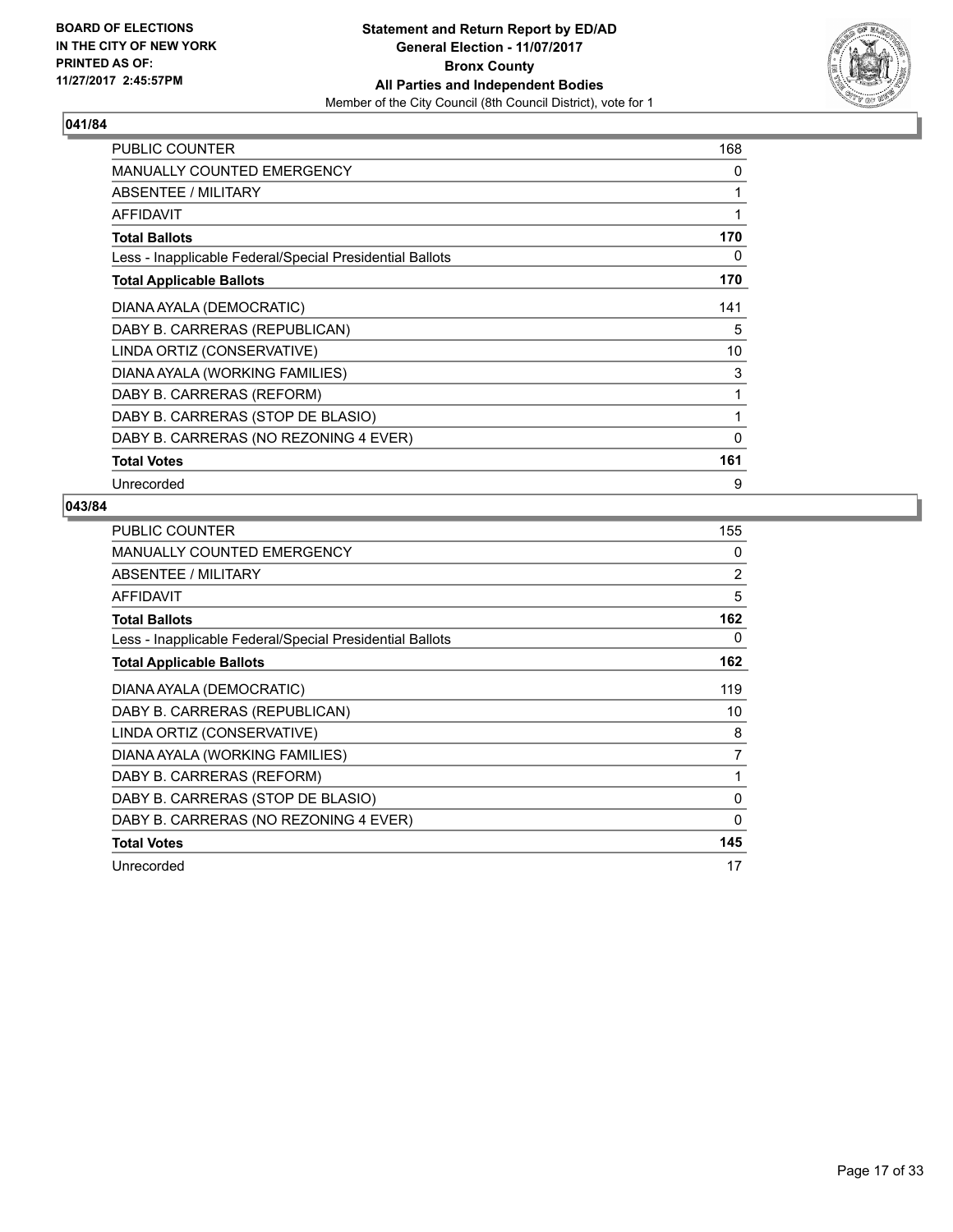

| <b>PUBLIC COUNTER</b>                                    | 125            |
|----------------------------------------------------------|----------------|
| <b>MANUALLY COUNTED EMERGENCY</b>                        | 0              |
| <b>ABSENTEE / MILITARY</b>                               | 3              |
| AFFIDAVIT                                                | $\overline{2}$ |
| <b>Total Ballots</b>                                     | 130            |
| Less - Inapplicable Federal/Special Presidential Ballots | 0              |
| <b>Total Applicable Ballots</b>                          | 130            |
| DIANA AYALA (DEMOCRATIC)                                 | 107            |
| DABY B. CARRERAS (REPUBLICAN)                            | 3              |
| LINDA ORTIZ (CONSERVATIVE)                               | 5              |
| DIANA AYALA (WORKING FAMILIES)                           | 4              |
| DABY B. CARRERAS (REFORM)                                | 1              |
| DABY B. CARRERAS (STOP DE BLASIO)                        | 0              |
| DABY B. CARRERAS (NO REZONING 4 EVER)                    | 0              |
| HENRY A. GOMEZ (WRITE-IN)                                | 1              |
| <b>Total Votes</b>                                       | 121            |
| Unrecorded                                               | 9              |

| <b>PUBLIC COUNTER</b>                                    | 46       |
|----------------------------------------------------------|----------|
| <b>MANUALLY COUNTED EMERGENCY</b>                        | 0        |
| ABSENTEE / MILITARY                                      | 1        |
| <b>AFFIDAVIT</b>                                         | $\Omega$ |
| <b>Total Ballots</b>                                     | 47       |
| Less - Inapplicable Federal/Special Presidential Ballots | 0        |
| <b>Total Applicable Ballots</b>                          | 47       |
| DIANA AYALA (DEMOCRATIC)                                 | 36       |
| DABY B. CARRERAS (REPUBLICAN)                            | 3        |
| LINDA ORTIZ (CONSERVATIVE)                               | 1        |
| DIANA AYALA (WORKING FAMILIES)                           | 1        |
| DABY B. CARRERAS (REFORM)                                | 0        |
| DABY B. CARRERAS (STOP DE BLASIO)                        | $\Omega$ |
| DABY B. CARRERAS (NO REZONING 4 EVER)                    | 0        |
| <b>Total Votes</b>                                       | 41       |
| Unrecorded                                               | 6        |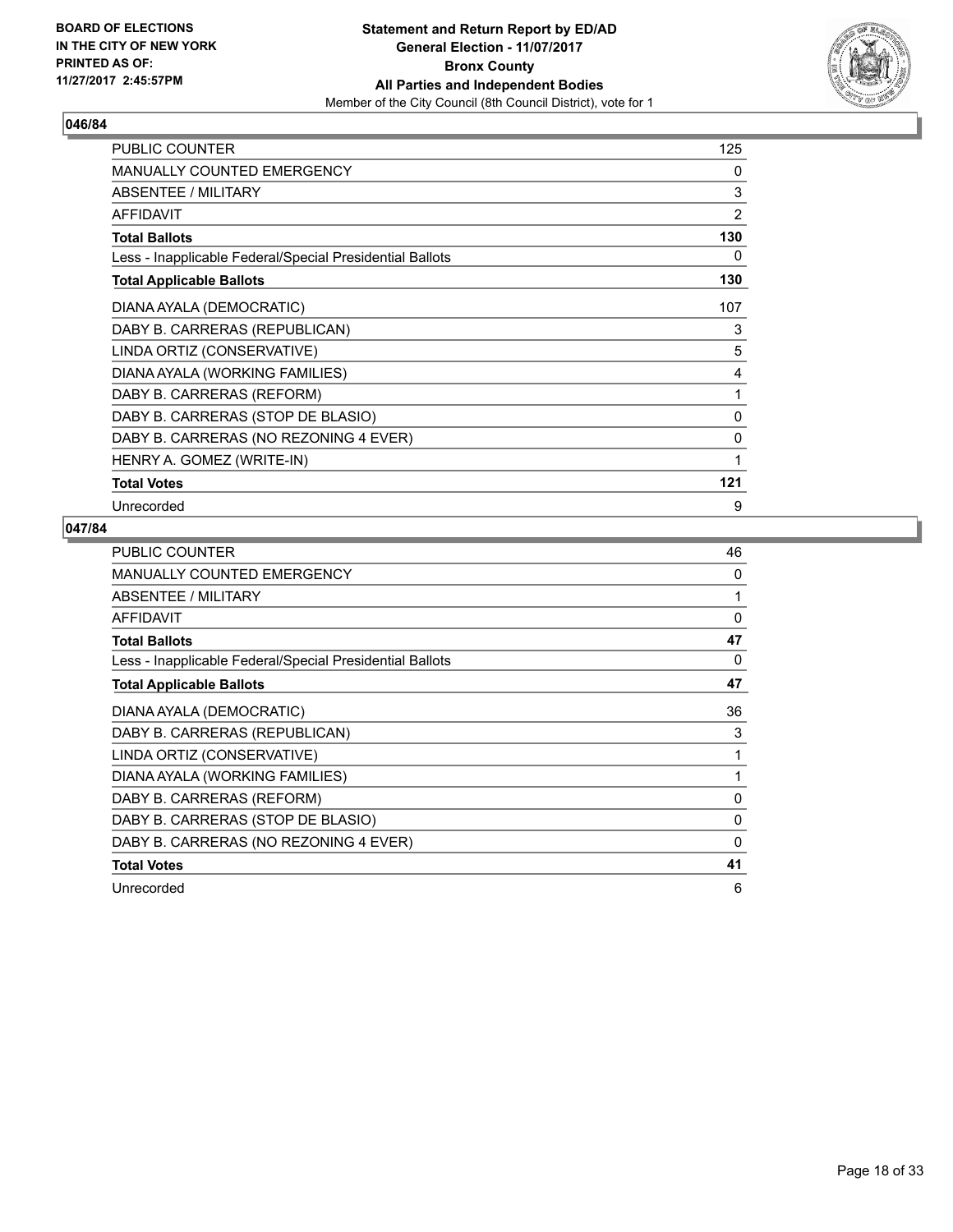

| <b>PUBLIC COUNTER</b>                                    | 84 |
|----------------------------------------------------------|----|
| MANUALLY COUNTED EMERGENCY                               | 0  |
| ABSENTEE / MILITARY                                      | 1  |
| AFFIDAVIT                                                | 0  |
| <b>Total Ballots</b>                                     | 85 |
| Less - Inapplicable Federal/Special Presidential Ballots | 0  |
| <b>Total Applicable Ballots</b>                          | 85 |
| DIANA AYALA (DEMOCRATIC)                                 | 70 |
| DABY B. CARRERAS (REPUBLICAN)                            | 4  |
| LINDA ORTIZ (CONSERVATIVE)                               | 1  |
| DIANA AYALA (WORKING FAMILIES)                           | 3  |
| DABY B. CARRERAS (REFORM)                                | 1  |
| DABY B. CARRERAS (STOP DE BLASIO)                        | 0  |
| DABY B. CARRERAS (NO REZONING 4 EVER)                    | 0  |
| <b>Total Votes</b>                                       | 79 |
| Unrecorded                                               | 6  |

| PUBLIC COUNTER                                           | 150 |
|----------------------------------------------------------|-----|
| <b>MANUALLY COUNTED EMERGENCY</b>                        | 0   |
| ABSENTEE / MILITARY                                      | 1   |
| <b>AFFIDAVIT</b>                                         | 1   |
| <b>Total Ballots</b>                                     | 152 |
| Less - Inapplicable Federal/Special Presidential Ballots | 0   |
| <b>Total Applicable Ballots</b>                          | 152 |
| DIANA AYALA (DEMOCRATIC)                                 | 113 |
| DABY B. CARRERAS (REPUBLICAN)                            | 5   |
| LINDA ORTIZ (CONSERVATIVE)                               | 6   |
| DIANA AYALA (WORKING FAMILIES)                           | 5   |
| DABY B. CARRERAS (REFORM)                                | 0   |
| DABY B. CARRERAS (STOP DE BLASIO)                        | 0   |
| DABY B. CARRERAS (NO REZONING 4 EVER)                    | 0   |
| UNATTRIBUTABLE WRITE-IN (WRITE-IN)                       | 1   |
| <b>Total Votes</b>                                       | 130 |
| Unrecorded                                               | 22  |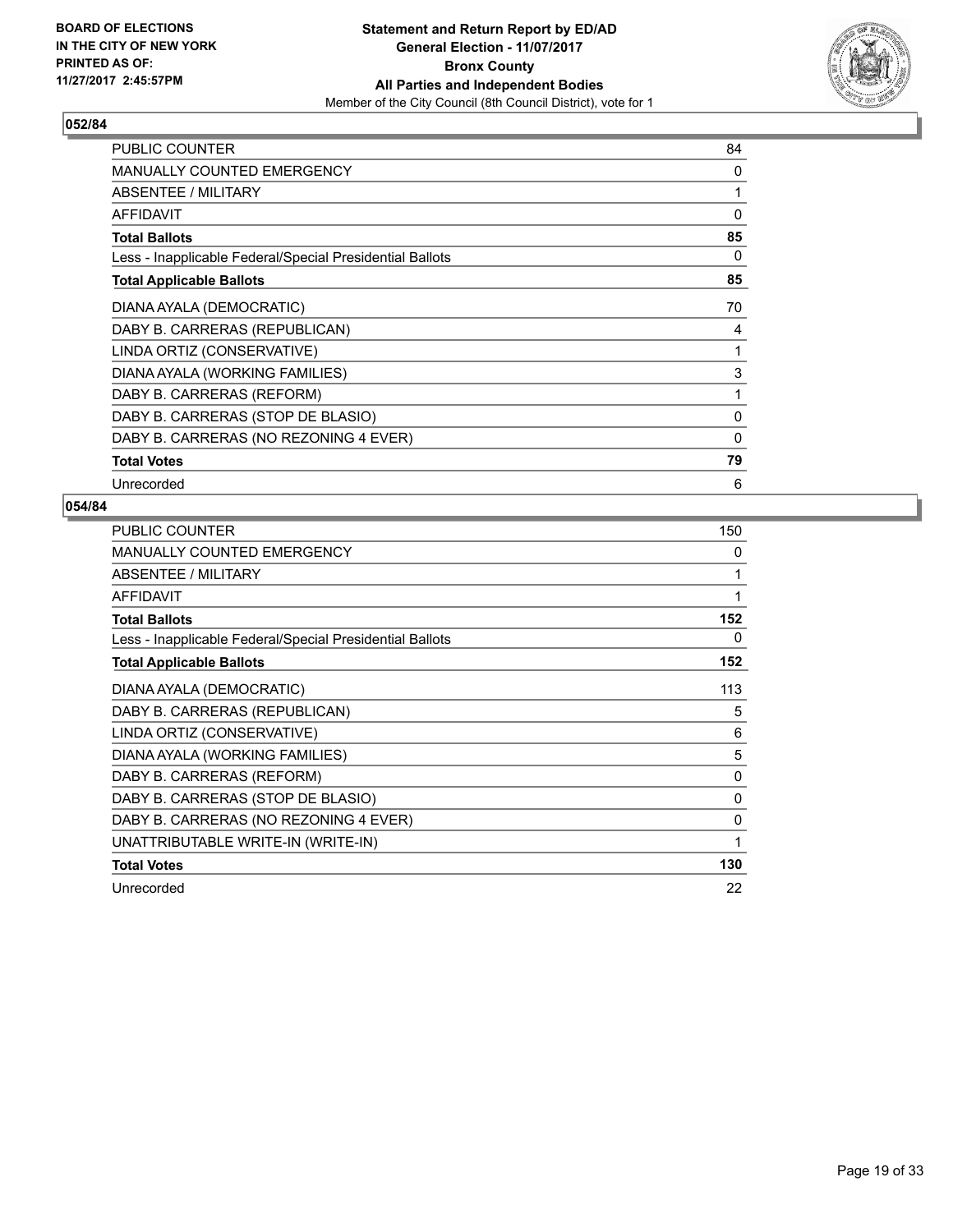

| PUBLIC COUNTER                                           | 148 |
|----------------------------------------------------------|-----|
| <b>MANUALLY COUNTED EMERGENCY</b>                        | 0   |
| <b>ABSENTEE / MILITARY</b>                               | 1   |
| <b>AFFIDAVIT</b>                                         | 1   |
| <b>Total Ballots</b>                                     | 150 |
| Less - Inapplicable Federal/Special Presidential Ballots | 0   |
| <b>Total Applicable Ballots</b>                          | 150 |
| DIANA AYALA (DEMOCRATIC)                                 | 114 |
| DABY B. CARRERAS (REPUBLICAN)                            | 6   |
| LINDA ORTIZ (CONSERVATIVE)                               | 5   |
| DIANA AYALA (WORKING FAMILIES)                           | 8   |
| DABY B. CARRERAS (REFORM)                                | 0   |
| DABY B. CARRERAS (STOP DE BLASIO)                        | 0   |
| DABY B. CARRERAS (NO REZONING 4 EVER)                    | 1   |
| DENNIS OSWALDO (WRITE-IN)                                | 1   |
| <b>Total Votes</b>                                       | 135 |
| Unrecorded                                               | 15  |

| PUBLIC COUNTER                                           | 155      |
|----------------------------------------------------------|----------|
| <b>MANUALLY COUNTED EMERGENCY</b>                        | 0        |
| ABSENTEE / MILITARY                                      | 2        |
| <b>AFFIDAVIT</b>                                         | 3        |
| <b>Total Ballots</b>                                     | 160      |
| Less - Inapplicable Federal/Special Presidential Ballots | 0        |
| <b>Total Applicable Ballots</b>                          | 160      |
| DIANA AYALA (DEMOCRATIC)                                 | 142      |
| DABY B. CARRERAS (REPUBLICAN)                            | 3        |
| LINDA ORTIZ (CONSERVATIVE)                               | 4        |
| DIANA AYALA (WORKING FAMILIES)                           | 2        |
| DABY B. CARRERAS (REFORM)                                | 0        |
| DABY B. CARRERAS (STOP DE BLASIO)                        | $\Omega$ |
| DABY B. CARRERAS (NO REZONING 4 EVER)                    | 0        |
| <b>Total Votes</b>                                       | 151      |
| Unrecorded                                               | 9        |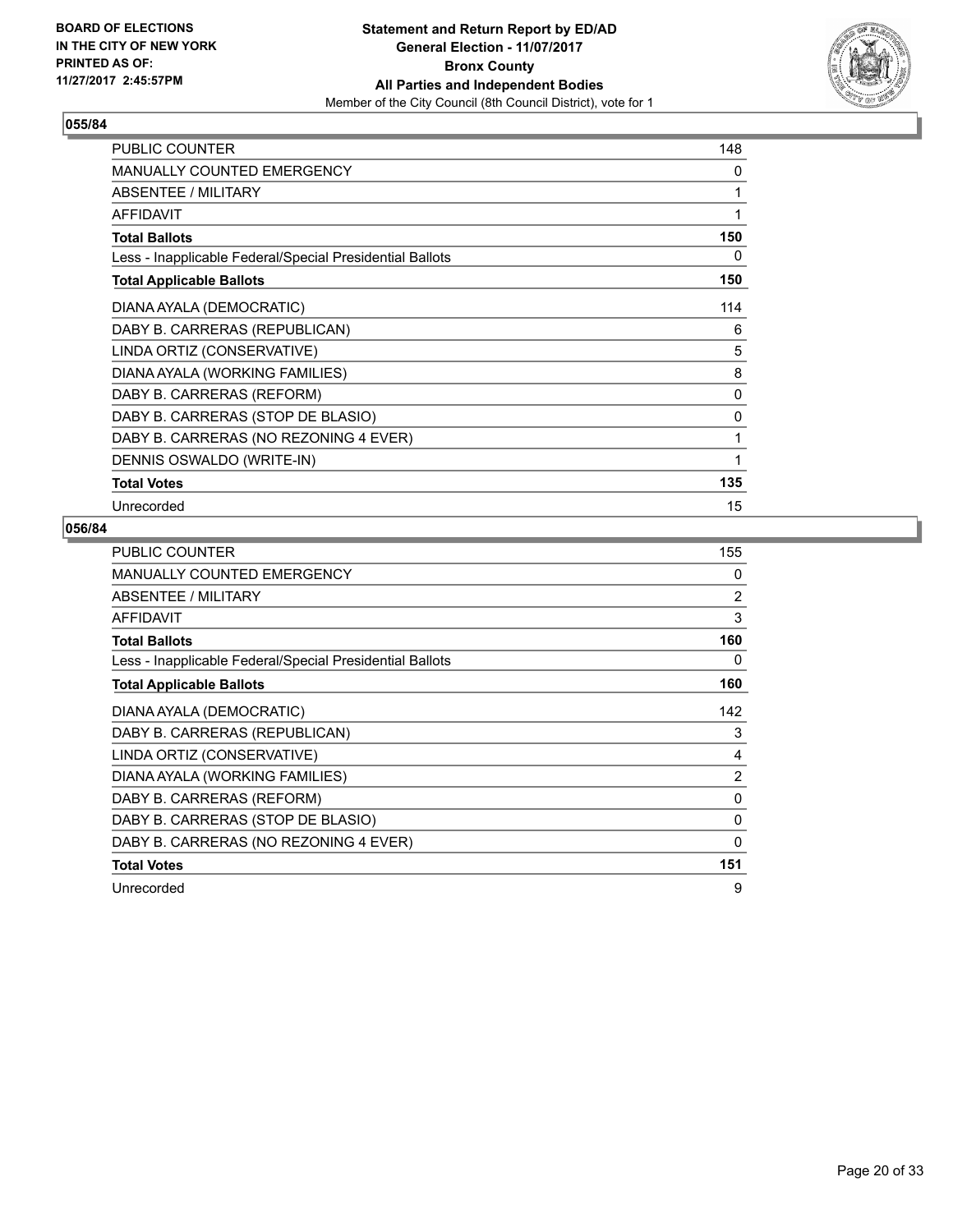

| PUBLIC COUNTER                                           | 143            |
|----------------------------------------------------------|----------------|
| <b>MANUALLY COUNTED EMERGENCY</b>                        | 0              |
| ABSENTEE / MILITARY                                      | 1              |
| AFFIDAVIT                                                | 1              |
| <b>Total Ballots</b>                                     | 145            |
| Less - Inapplicable Federal/Special Presidential Ballots | 0              |
| <b>Total Applicable Ballots</b>                          | 145            |
| DIANA AYALA (DEMOCRATIC)                                 | 114            |
| DABY B. CARRERAS (REPUBLICAN)                            | 7              |
| LINDA ORTIZ (CONSERVATIVE)                               | 6              |
| DIANA AYALA (WORKING FAMILIES)                           | 3              |
| DABY B. CARRERAS (REFORM)                                | 0              |
| DABY B. CARRERAS (STOP DE BLASIO)                        | $\overline{2}$ |
| DABY B. CARRERAS (NO REZONING 4 EVER)                    | $\mathbf{0}$   |
| <b>Total Votes</b>                                       | 132            |
| Unrecorded                                               | 13             |

| PUBLIC COUNTER                                           | 137 |
|----------------------------------------------------------|-----|
| <b>MANUALLY COUNTED EMERGENCY</b>                        | 0   |
| <b>ABSENTEE / MILITARY</b>                               | 0   |
| <b>AFFIDAVIT</b>                                         | 3   |
| <b>Total Ballots</b>                                     | 140 |
| Less - Inapplicable Federal/Special Presidential Ballots | 0   |
| <b>Total Applicable Ballots</b>                          | 140 |
| DIANA AYALA (DEMOCRATIC)                                 | 102 |
| DABY B. CARRERAS (REPUBLICAN)                            | 6   |
| LINDA ORTIZ (CONSERVATIVE)                               | 5   |
| DIANA AYALA (WORKING FAMILIES)                           | 5   |
| DABY B. CARRERAS (REFORM)                                | 0   |
| DABY B. CARRERAS (STOP DE BLASIO)                        | 0   |
| DABY B. CARRERAS (NO REZONING 4 EVER)                    | 0   |
| UNATTRIBUTABLE WRITE-IN (WRITE-IN)                       | 1   |
| <b>Total Votes</b>                                       | 119 |
| Unrecorded                                               | 21  |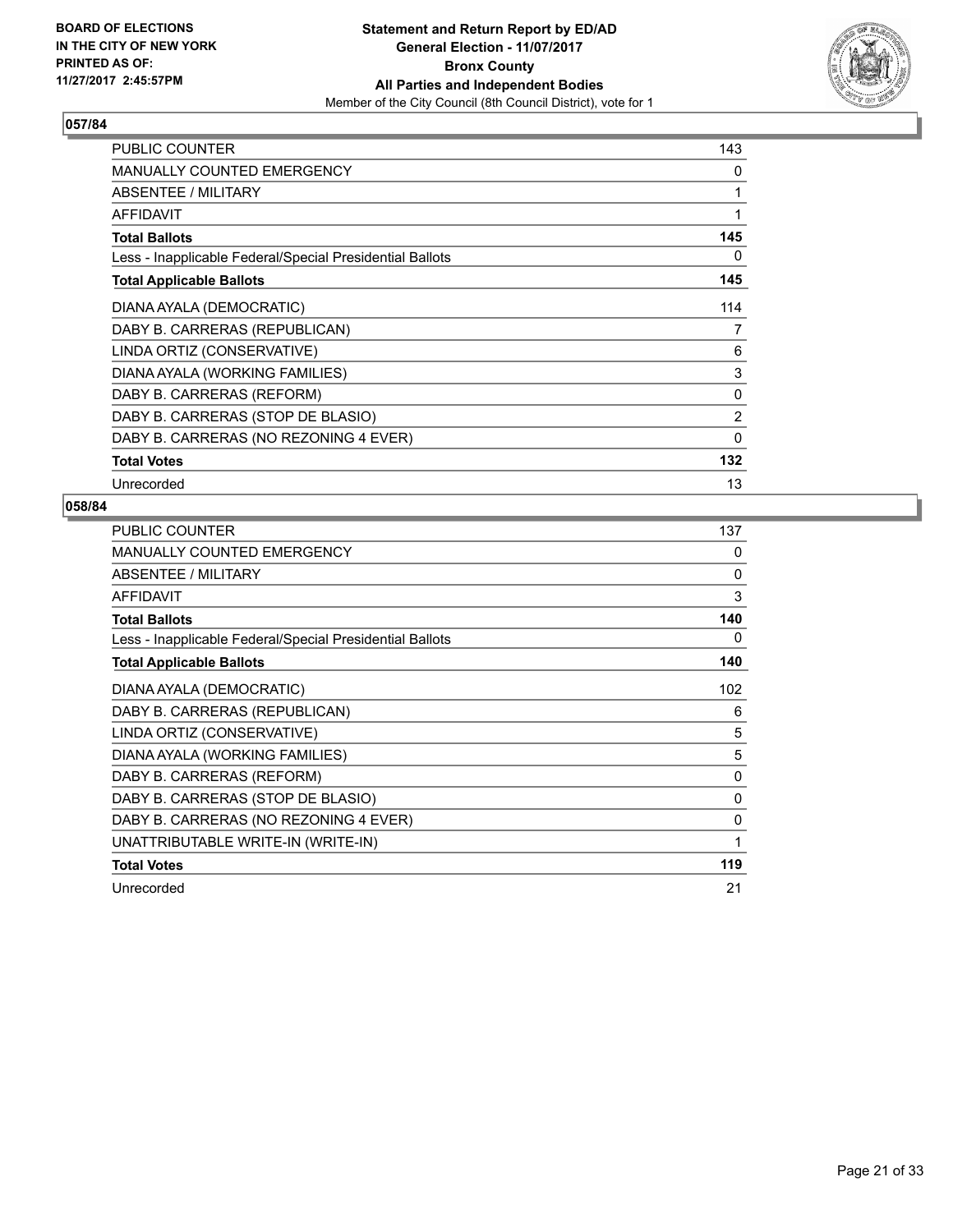

| <b>PUBLIC COUNTER</b>                                    | 120            |
|----------------------------------------------------------|----------------|
| <b>MANUALLY COUNTED EMERGENCY</b>                        | 0              |
| ABSENTEE / MILITARY                                      | $\overline{2}$ |
| <b>AFFIDAVIT</b>                                         | 3              |
| <b>Total Ballots</b>                                     | 125            |
| Less - Inapplicable Federal/Special Presidential Ballots | 0              |
| <b>Total Applicable Ballots</b>                          | 125            |
| DIANA AYALA (DEMOCRATIC)                                 | 98             |
| DABY B. CARRERAS (REPUBLICAN)                            | 5              |
| LINDA ORTIZ (CONSERVATIVE)                               | 4              |
| DIANA AYALA (WORKING FAMILIES)                           | 6              |
| DABY B. CARRERAS (REFORM)                                | 1              |
| DABY B. CARRERAS (STOP DE BLASIO)                        | 0              |
| DABY B. CARRERAS (NO REZONING 4 EVER)                    | 0              |
| <b>Total Votes</b>                                       | 114            |
| Unrecorded                                               | 11             |

| <b>PUBLIC COUNTER</b>                                    | 89           |
|----------------------------------------------------------|--------------|
| <b>MANUALLY COUNTED EMERGENCY</b>                        | 0            |
| ABSENTEE / MILITARY                                      | 2            |
| <b>AFFIDAVIT</b>                                         | 1            |
| <b>Total Ballots</b>                                     | 92           |
| Less - Inapplicable Federal/Special Presidential Ballots | $\Omega$     |
| <b>Total Applicable Ballots</b>                          | 92           |
| DIANA AYALA (DEMOCRATIC)                                 | 66           |
| DABY B. CARRERAS (REPUBLICAN)                            | 3            |
| LINDA ORTIZ (CONSERVATIVE)                               | 3            |
| DIANA AYALA (WORKING FAMILIES)                           | 6            |
| DABY B. CARRERAS (REFORM)                                | $\mathbf{0}$ |
| DABY B. CARRERAS (STOP DE BLASIO)                        |              |
| DABY B. CARRERAS (NO REZONING 4 EVER)                    | 0            |
| CASSIUS ADEOYE JR. (WRITE-IN)                            | 1            |
| ROBERT J. RODRIGUEZ (WRITE-IN)                           | 1            |
| UNATTRIBUTABLE WRITE-IN (WRITE-IN)                       | 1            |
| <b>Total Votes</b>                                       | 82           |
| Unrecorded                                               | 10           |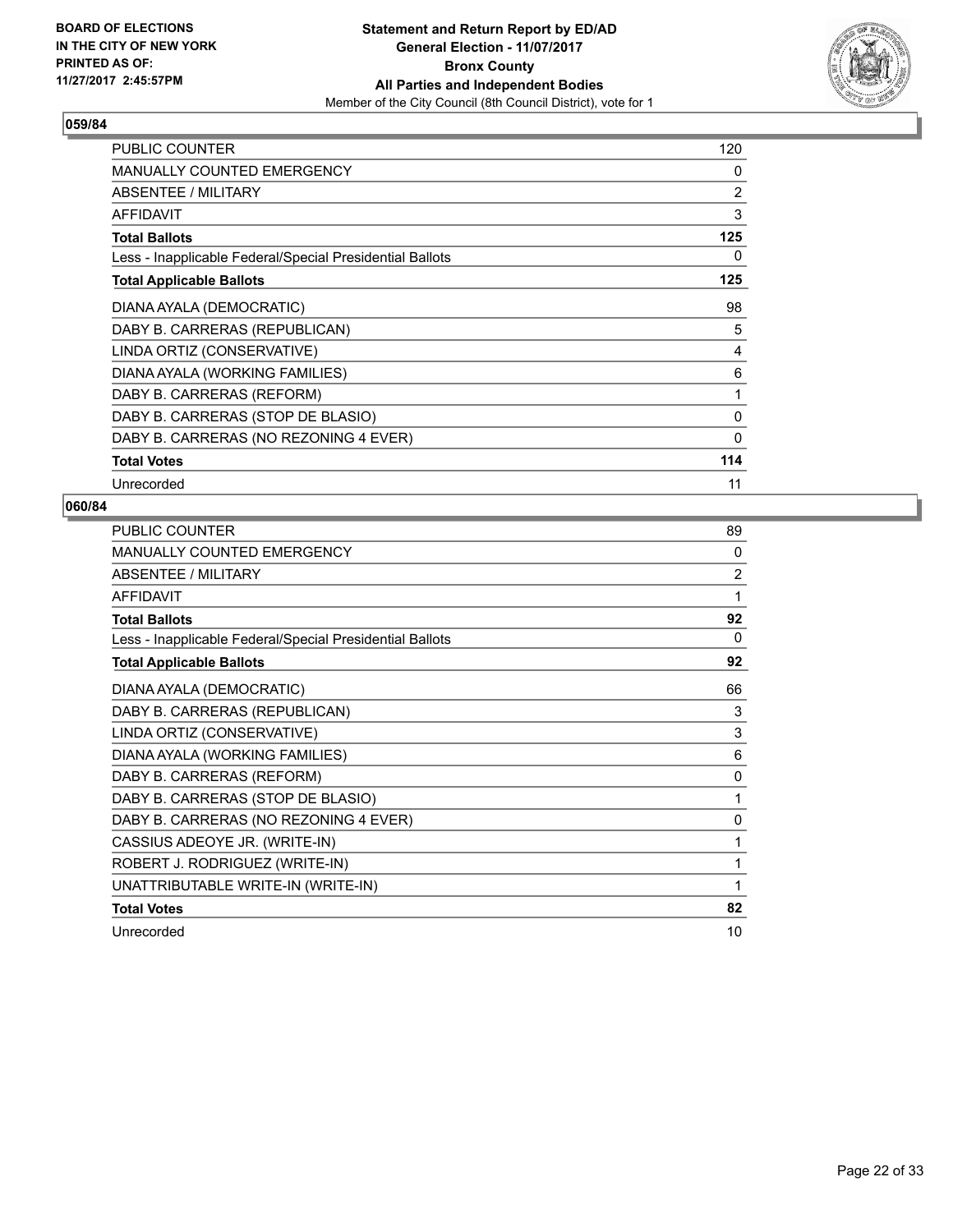

| PUBLIC COUNTER                                           | 148            |
|----------------------------------------------------------|----------------|
| MANUALLY COUNTED EMERGENCY                               | 0              |
| ABSENTEE / MILITARY                                      | 1              |
| <b>AFFIDAVIT</b>                                         | $\overline{2}$ |
| <b>Total Ballots</b>                                     | 151            |
| Less - Inapplicable Federal/Special Presidential Ballots | 0              |
| <b>Total Applicable Ballots</b>                          | 151            |
| DIANA AYALA (DEMOCRATIC)                                 | 118            |
| DABY B. CARRERAS (REPUBLICAN)                            | 5              |
| LINDA ORTIZ (CONSERVATIVE)                               | 1              |
| DIANA AYALA (WORKING FAMILIES)                           | 6              |
| DABY B. CARRERAS (REFORM)                                | 1              |
| DABY B. CARRERAS (STOP DE BLASIO)                        | 0              |
| DABY B. CARRERAS (NO REZONING 4 EVER)                    | 0              |
| <b>Total Votes</b>                                       | 131            |
| Unrecorded                                               | 20             |

| <b>PUBLIC COUNTER</b>                                    | 152 |
|----------------------------------------------------------|-----|
| <b>MANUALLY COUNTED EMERGENCY</b>                        | 0   |
| ABSENTEE / MILITARY                                      | 2   |
| <b>AFFIDAVIT</b>                                         | 1   |
| <b>Total Ballots</b>                                     | 155 |
| Less - Inapplicable Federal/Special Presidential Ballots | 0   |
| <b>Total Applicable Ballots</b>                          | 155 |
| DIANA AYALA (DEMOCRATIC)                                 | 126 |
| DABY B. CARRERAS (REPUBLICAN)                            | 7   |
| LINDA ORTIZ (CONSERVATIVE)                               | 0   |
| DIANA AYALA (WORKING FAMILIES)                           | 6   |
| DABY B. CARRERAS (REFORM)                                | 0   |
| DABY B. CARRERAS (STOP DE BLASIO)                        | 0   |
| DABY B. CARRERAS (NO REZONING 4 EVER)                    | 0   |
| OSWALD DENIS (WRITE-IN)                                  | 1   |
| <b>Total Votes</b>                                       | 140 |
| Unrecorded                                               | 15  |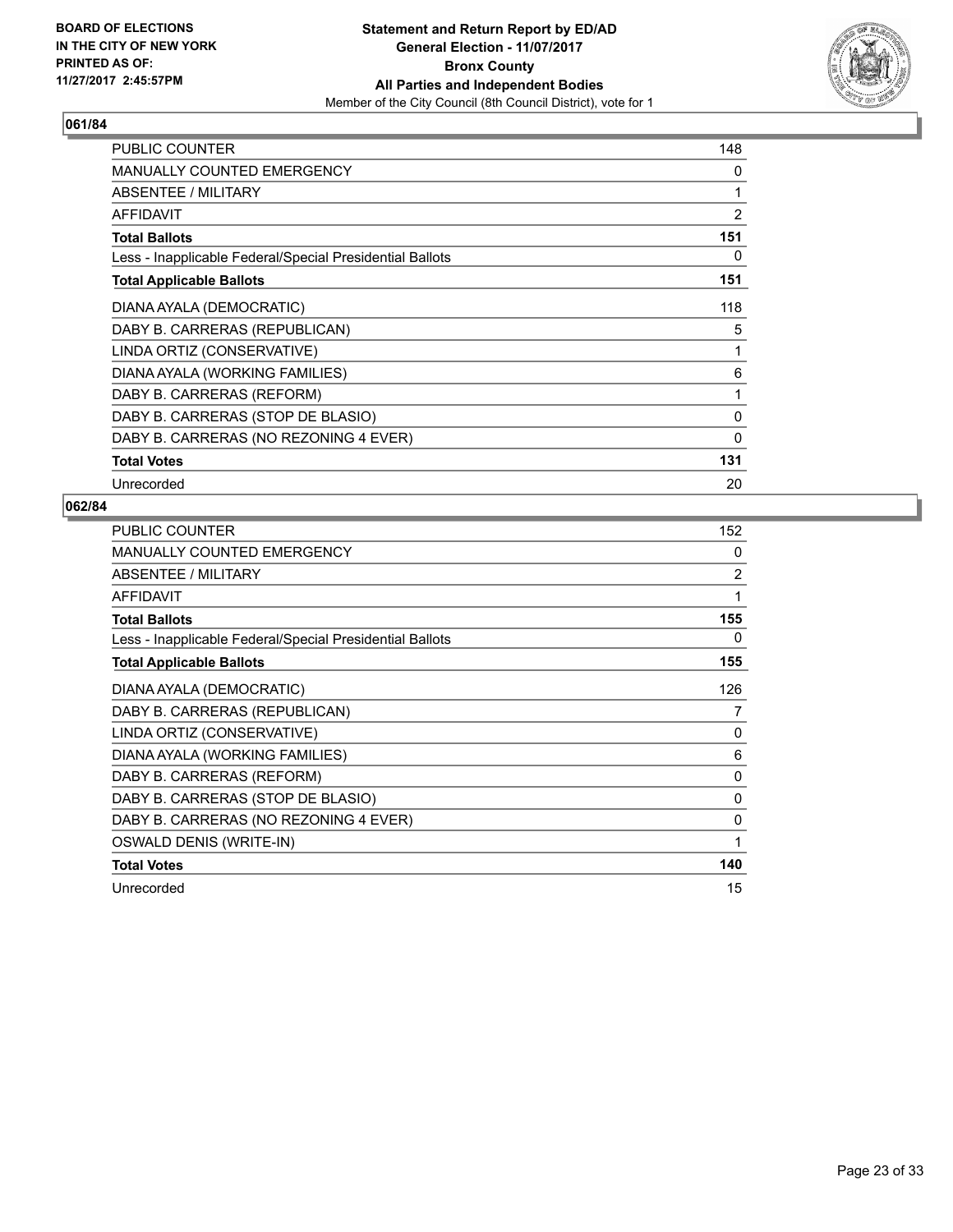

| <b>PUBLIC COUNTER</b>                                    | 123            |
|----------------------------------------------------------|----------------|
| <b>MANUALLY COUNTED EMERGENCY</b>                        | 0              |
| ABSENTEE / MILITARY                                      | 1              |
| <b>AFFIDAVIT</b>                                         | 0              |
| <b>Total Ballots</b>                                     | 124            |
| Less - Inapplicable Federal/Special Presidential Ballots | 0              |
| <b>Total Applicable Ballots</b>                          | 124            |
| DIANA AYALA (DEMOCRATIC)                                 | 107            |
| DABY B. CARRERAS (REPUBLICAN)                            | 2              |
| LINDA ORTIZ (CONSERVATIVE)                               | 3              |
| DIANA AYALA (WORKING FAMILIES)                           | $\overline{7}$ |
| DABY B. CARRERAS (REFORM)                                | 0              |
| DABY B. CARRERAS (STOP DE BLASIO)                        | 0              |
| DABY B. CARRERAS (NO REZONING 4 EVER)                    | 0              |
| <b>Total Votes</b>                                       | 119            |
| Unrecorded                                               | 5              |

| <b>PUBLIC COUNTER</b>                                    | 138         |
|----------------------------------------------------------|-------------|
| MANUALLY COUNTED EMERGENCY                               | 0           |
| ABSENTEE / MILITARY                                      | 2           |
| <b>AFFIDAVIT</b>                                         | 3           |
| <b>Total Ballots</b>                                     | 143         |
| Less - Inapplicable Federal/Special Presidential Ballots | 0           |
| <b>Total Applicable Ballots</b>                          | 143         |
| DIANA AYALA (DEMOCRATIC)                                 | 117         |
| DABY B. CARRERAS (REPUBLICAN)                            | 3           |
| LINDA ORTIZ (CONSERVATIVE)                               | 6           |
| DIANA AYALA (WORKING FAMILIES)                           | 3           |
| DABY B. CARRERAS (REFORM)                                | 0           |
| DABY B. CARRERAS (STOP DE BLASIO)                        | 0           |
| DABY B. CARRERAS (NO REZONING 4 EVER)                    | $\mathbf 0$ |
| <b>Total Votes</b>                                       | 129         |
| Unrecorded                                               | 14          |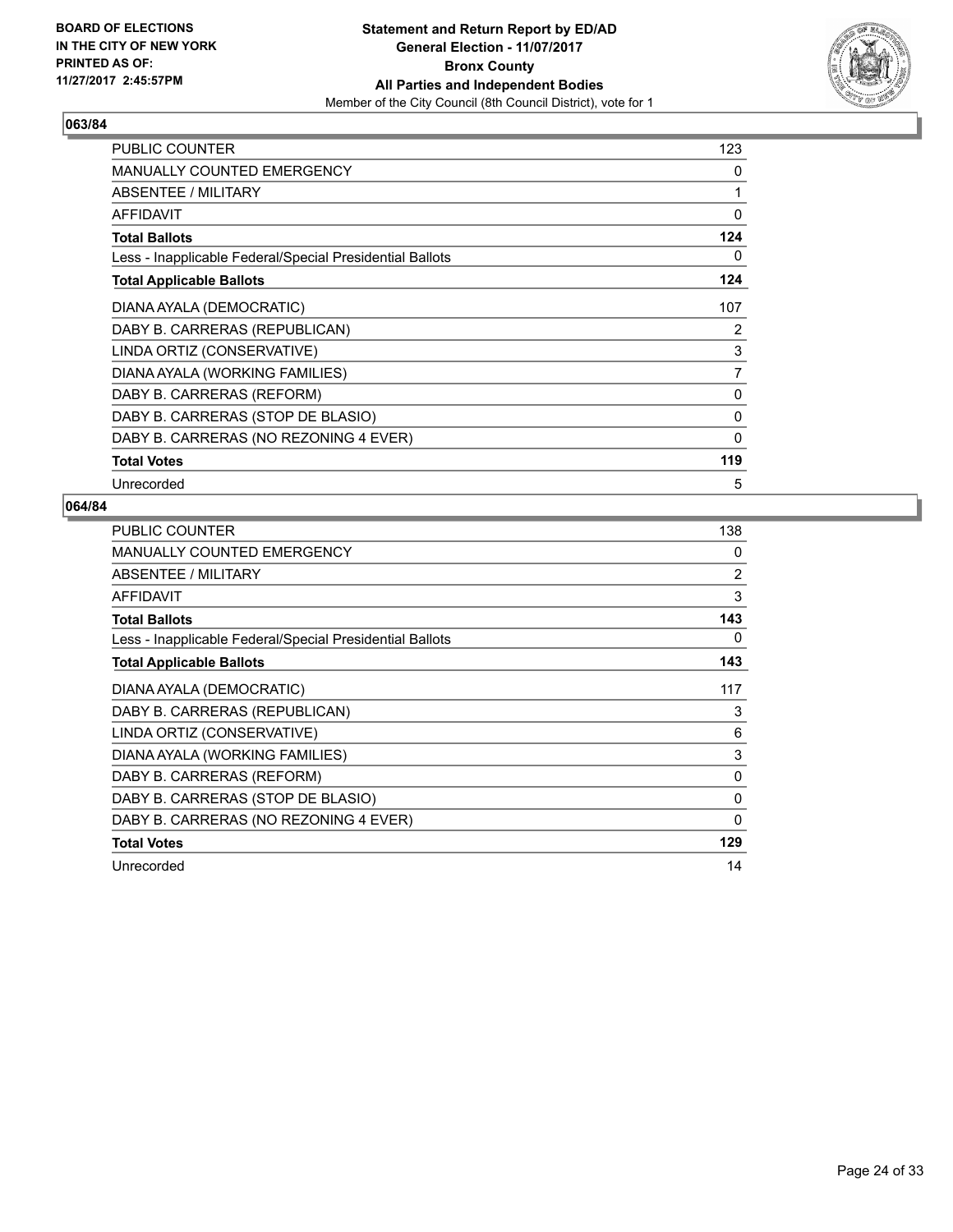

| <b>PUBLIC COUNTER</b>                                    | 108            |
|----------------------------------------------------------|----------------|
| <b>MANUALLY COUNTED EMERGENCY</b>                        | 0              |
| ABSENTEE / MILITARY                                      | 3              |
| <b>AFFIDAVIT</b>                                         | 5              |
| <b>Total Ballots</b>                                     | 116            |
| Less - Inapplicable Federal/Special Presidential Ballots | 0              |
| <b>Total Applicable Ballots</b>                          | 116            |
| DIANA AYALA (DEMOCRATIC)                                 | 94             |
| DABY B. CARRERAS (REPUBLICAN)                            | 6              |
| LINDA ORTIZ (CONSERVATIVE)                               | 2              |
| DIANA AYALA (WORKING FAMILIES)                           | $\overline{2}$ |
| DABY B. CARRERAS (REFORM)                                | 1              |
| DABY B. CARRERAS (STOP DE BLASIO)                        | $\mathbf{1}$   |
| DABY B. CARRERAS (NO REZONING 4 EVER)                    | $\mathbf{0}$   |
| <b>Total Votes</b>                                       | 106            |
| Unrecorded                                               | 10             |

| PUBLIC COUNTER                                           | 55             |
|----------------------------------------------------------|----------------|
| <b>MANUALLY COUNTED EMERGENCY</b>                        | 0              |
| ABSENTEE / MILITARY                                      | $\overline{2}$ |
| <b>AFFIDAVIT</b>                                         | 3              |
| <b>Total Ballots</b>                                     | 60             |
| Less - Inapplicable Federal/Special Presidential Ballots | 0              |
| <b>Total Applicable Ballots</b>                          | 60             |
| DIANA AYALA (DEMOCRATIC)                                 | 51             |
| DABY B. CARRERAS (REPUBLICAN)                            | 3              |
| LINDA ORTIZ (CONSERVATIVE)                               | $\Omega$       |
| DIANA AYALA (WORKING FAMILIES)                           | $\overline{2}$ |
| DABY B. CARRERAS (REFORM)                                | 0              |
| DABY B. CARRERAS (STOP DE BLASIO)                        | 0              |
| DABY B. CARRERAS (NO REZONING 4 EVER)                    | 0              |
| <b>Total Votes</b>                                       | 56             |
| Unrecorded                                               | 4              |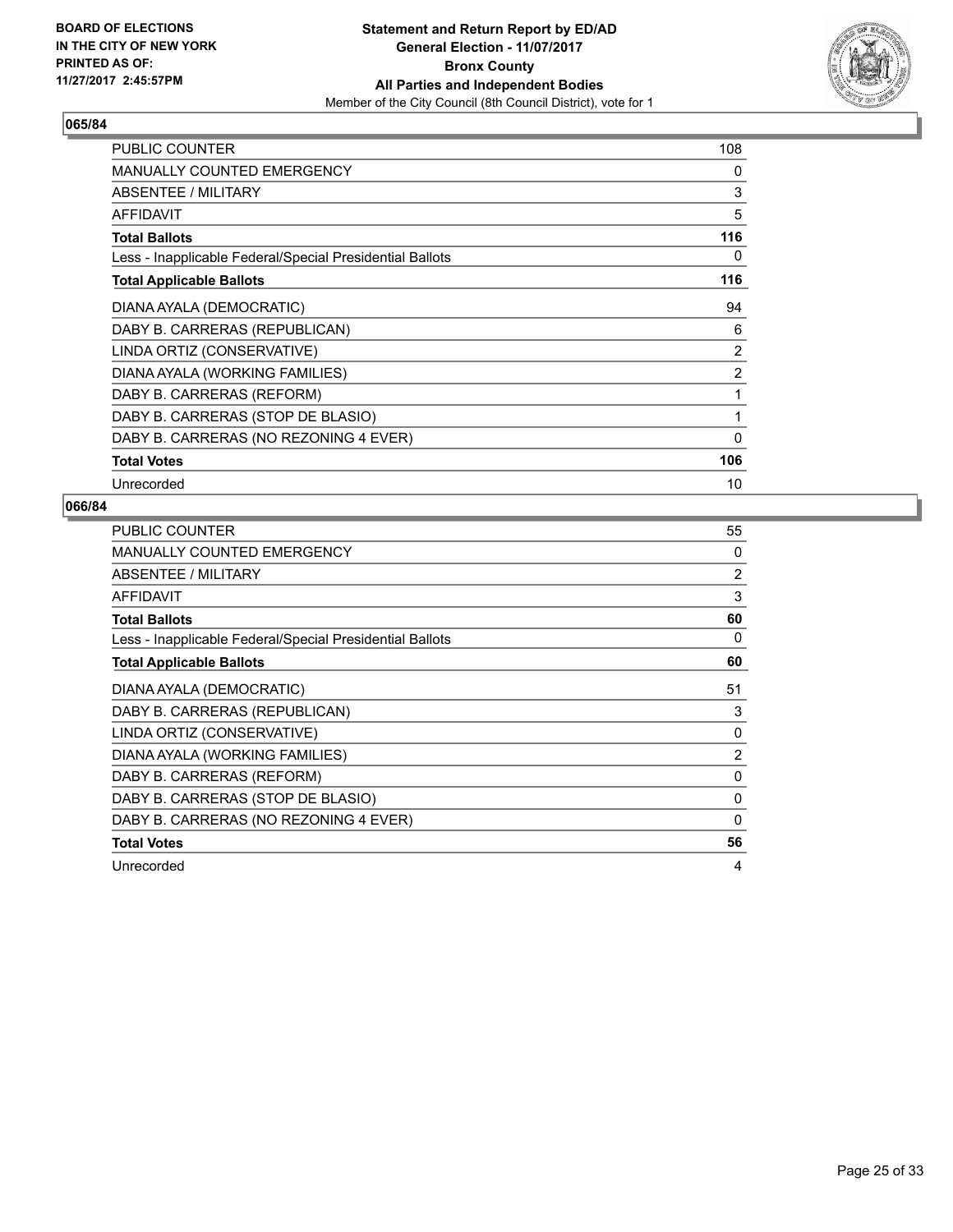

| <b>PUBLIC COUNTER</b>                                    | 88             |
|----------------------------------------------------------|----------------|
| <b>MANUALLY COUNTED EMERGENCY</b>                        | 0              |
| ABSENTEE / MILITARY                                      | $\overline{2}$ |
| <b>AFFIDAVIT</b>                                         | 4              |
| <b>Total Ballots</b>                                     | 94             |
| Less - Inapplicable Federal/Special Presidential Ballots | 0              |
| <b>Total Applicable Ballots</b>                          | 94             |
| DIANA AYALA (DEMOCRATIC)                                 | 72             |
| DABY B. CARRERAS (REPUBLICAN)                            | 5              |
| LINDA ORTIZ (CONSERVATIVE)                               | 6              |
| DIANA AYALA (WORKING FAMILIES)                           | 3              |
| DABY B. CARRERAS (REFORM)                                | 0              |
| DABY B. CARRERAS (STOP DE BLASIO)                        | 0              |
| DABY B. CARRERAS (NO REZONING 4 EVER)                    | 0              |
| <b>Total Votes</b>                                       | 86             |
| Unrecorded                                               | 8              |

| PUBLIC COUNTER                                           | 77 |
|----------------------------------------------------------|----|
| <b>MANUALLY COUNTED EMERGENCY</b>                        | 0  |
| ABSENTEE / MILITARY                                      | 3  |
| AFFIDAVIT                                                | 8  |
| <b>Total Ballots</b>                                     | 88 |
| Less - Inapplicable Federal/Special Presidential Ballots | 0  |
| <b>Total Applicable Ballots</b>                          | 88 |
| DIANA AYALA (DEMOCRATIC)                                 | 63 |
| DABY B. CARRERAS (REPUBLICAN)                            | 4  |
| LINDA ORTIZ (CONSERVATIVE)                               | 4  |
| DIANA AYALA (WORKING FAMILIES)                           | 8  |
| DABY B. CARRERAS (REFORM)                                | 0  |
| DABY B. CARRERAS (STOP DE BLASIO)                        | 1  |
| DABY B. CARRERAS (NO REZONING 4 EVER)                    | 0  |
| <b>Total Votes</b>                                       | 80 |
| Unrecorded                                               | 8  |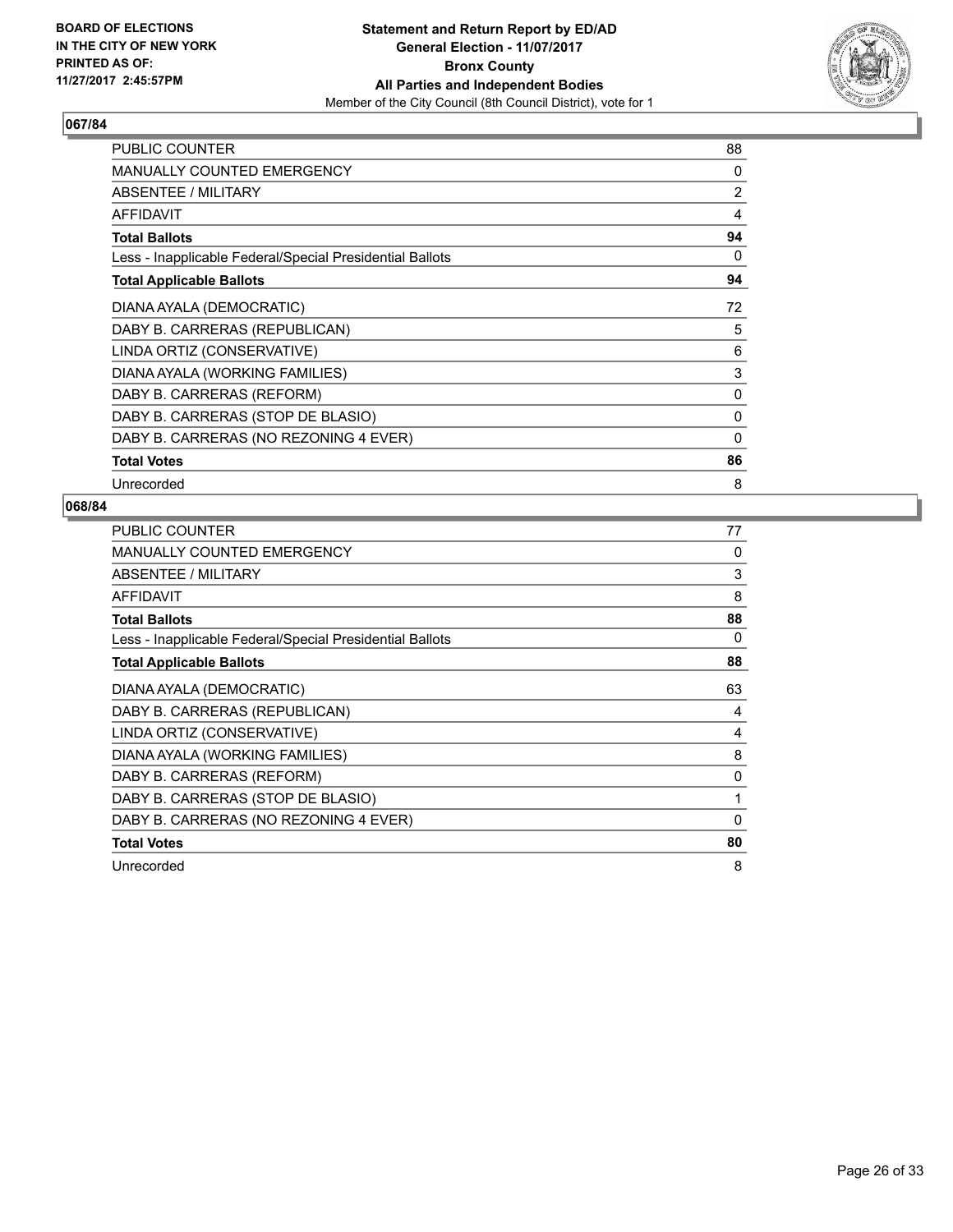

| <b>PUBLIC COUNTER</b>                                    | 51             |
|----------------------------------------------------------|----------------|
| <b>MANUALLY COUNTED EMERGENCY</b>                        | 0              |
| ABSENTEE / MILITARY                                      | 0              |
| AFFIDAVIT                                                | 2              |
| <b>Total Ballots</b>                                     | 53             |
| Less - Inapplicable Federal/Special Presidential Ballots | 0              |
| <b>Total Applicable Ballots</b>                          | 53             |
| DIANA AYALA (DEMOCRATIC)                                 | 46             |
| DABY B. CARRERAS (REPUBLICAN)                            | 3              |
| LINDA ORTIZ (CONSERVATIVE)                               | $\overline{2}$ |
| DIANA AYALA (WORKING FAMILIES)                           | 1              |
| DABY B. CARRERAS (REFORM)                                | $\mathbf{0}$   |
| DABY B. CARRERAS (STOP DE BLASIO)                        | 0              |
| DABY B. CARRERAS (NO REZONING 4 EVER)                    | 0              |
| <b>Total Votes</b>                                       | 52             |
| Unrecorded                                               | 1              |

| <b>PUBLIC COUNTER</b>                                    | 64       |
|----------------------------------------------------------|----------|
| MANUALLY COUNTED EMERGENCY                               | 0        |
| ABSENTEE / MILITARY                                      | 0        |
| <b>AFFIDAVIT</b>                                         | $\Omega$ |
| <b>Total Ballots</b>                                     | 64       |
| Less - Inapplicable Federal/Special Presidential Ballots | 0        |
| <b>Total Applicable Ballots</b>                          | 64       |
| DIANA AYALA (DEMOCRATIC)                                 | 53       |
| DABY B. CARRERAS (REPUBLICAN)                            |          |
| LINDA ORTIZ (CONSERVATIVE)                               | 2        |
| DIANA AYALA (WORKING FAMILIES)                           | 4        |
| DABY B. CARRERAS (REFORM)                                | 0        |
| DABY B. CARRERAS (STOP DE BLASIO)                        | 0        |
| DABY B. CARRERAS (NO REZONING 4 EVER)                    | 0        |
| <b>Total Votes</b>                                       | 60       |
| Unrecorded                                               | 4        |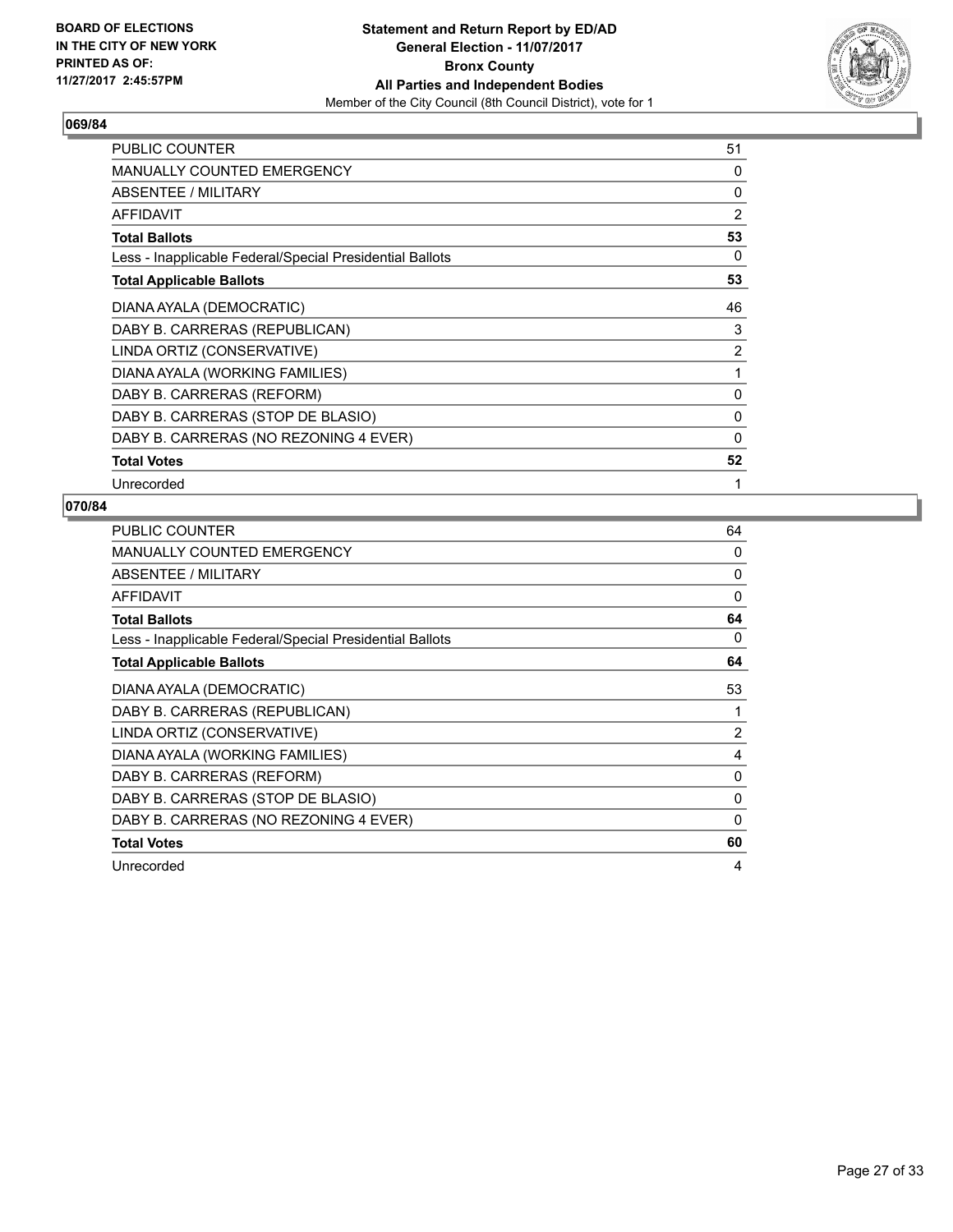

| <b>PUBLIC COUNTER</b>                                    | 161 |
|----------------------------------------------------------|-----|
| MANUALLY COUNTED EMERGENCY                               | 0   |
| ABSENTEE / MILITARY                                      | 1   |
| <b>AFFIDAVIT</b>                                         | 9   |
| <b>Total Ballots</b>                                     | 171 |
| Less - Inapplicable Federal/Special Presidential Ballots | 0   |
| <b>Total Applicable Ballots</b>                          | 171 |
| DIANA AYALA (DEMOCRATIC)                                 | 120 |
| DABY B. CARRERAS (REPUBLICAN)                            | 10  |
| LINDA ORTIZ (CONSERVATIVE)                               | 9   |
| DIANA AYALA (WORKING FAMILIES)                           | 8   |
| DABY B. CARRERAS (REFORM)                                | 0   |
| DABY B. CARRERAS (STOP DE BLASIO)                        | 0   |
| DABY B. CARRERAS (NO REZONING 4 EVER)                    | 0   |
| ROBERT J. RODRIGUEZ (WRITE-IN)                           | 1   |
| <b>Total Votes</b>                                       | 148 |
| Unrecorded                                               | 23  |

| PUBLIC COUNTER                                           | 169 |
|----------------------------------------------------------|-----|
| MANUALLY COUNTED EMERGENCY                               | 0   |
| ABSENTEE / MILITARY                                      | 4   |
| AFFIDAVIT                                                | 6   |
| <b>Total Ballots</b>                                     | 179 |
| Less - Inapplicable Federal/Special Presidential Ballots | 0   |
| <b>Total Applicable Ballots</b>                          | 179 |
| DIANA AYALA (DEMOCRATIC)                                 | 145 |
| DABY B. CARRERAS (REPUBLICAN)                            | 9   |
| LINDA ORTIZ (CONSERVATIVE)                               | 9   |
| DIANA AYALA (WORKING FAMILIES)                           | 9   |
| DABY B. CARRERAS (REFORM)                                | 0   |
| DABY B. CARRERAS (STOP DE BLASIO)                        | 1   |
| DABY B. CARRERAS (NO REZONING 4 EVER)                    | 0   |
| <b>Total Votes</b>                                       | 173 |
| Unrecorded                                               | 6   |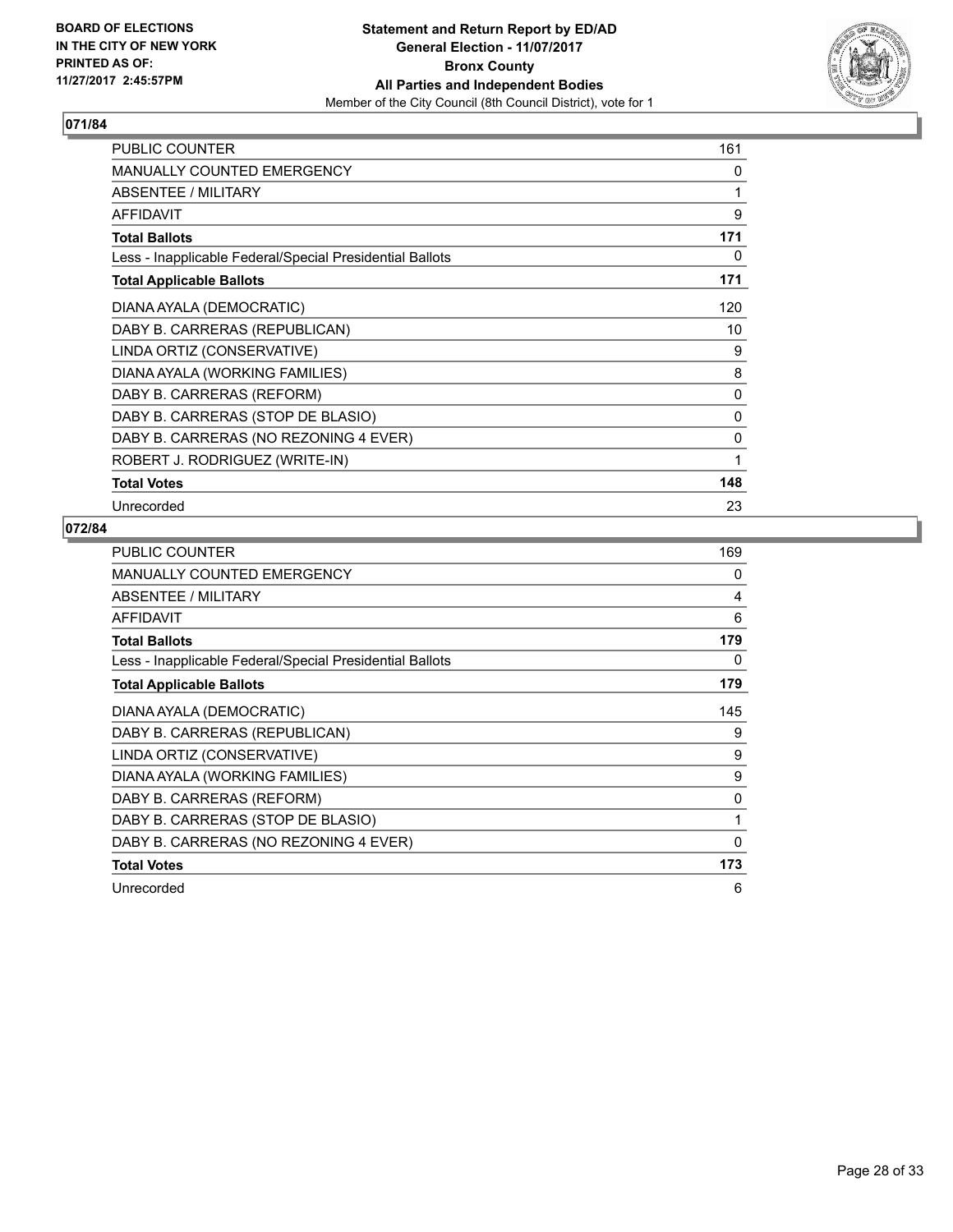

| <b>PUBLIC COUNTER</b>                                    | 18             |
|----------------------------------------------------------|----------------|
| <b>MANUALLY COUNTED EMERGENCY</b>                        | 0              |
| ABSENTEE / MILITARY                                      | 4              |
| <b>AFFIDAVIT</b>                                         | 1              |
| <b>Total Ballots</b>                                     | 23             |
| Less - Inapplicable Federal/Special Presidential Ballots | 0              |
| <b>Total Applicable Ballots</b>                          | 23             |
| DIANA AYALA (DEMOCRATIC)                                 | 20             |
| DABY B. CARRERAS (REPUBLICAN)                            | 0              |
| LINDA ORTIZ (CONSERVATIVE)                               | 0              |
| DIANA AYALA (WORKING FAMILIES)                           | 1              |
| DABY B. CARRERAS (REFORM)                                | $\Omega$       |
| DABY B. CARRERAS (STOP DE BLASIO)                        | 0              |
| DABY B. CARRERAS (NO REZONING 4 EVER)                    | 0              |
| <b>Total Votes</b>                                       | 21             |
| Unrecorded                                               | $\overline{2}$ |

| PUBLIC COUNTER                                           |          |
|----------------------------------------------------------|----------|
| <b>MANUALLY COUNTED EMERGENCY</b>                        | 0        |
| ABSENTEE / MILITARY                                      | 0        |
| AFFIDAVIT                                                | 0        |
| <b>Total Ballots</b>                                     |          |
| Less - Inapplicable Federal/Special Presidential Ballots | 0        |
| <b>Total Applicable Ballots</b>                          |          |
| DIANA AYALA (DEMOCRATIC)                                 |          |
| DABY B. CARRERAS (REPUBLICAN)                            | 0        |
| LINDA ORTIZ (CONSERVATIVE)                               | 0        |
| DIANA AYALA (WORKING FAMILIES)                           | $\Omega$ |
| DABY B. CARRERAS (REFORM)                                | 0        |
| DABY B. CARRERAS (STOP DE BLASIO)                        | 0        |
| DABY B. CARRERAS (NO REZONING 4 EVER)                    | 0        |
| <b>Total Votes</b>                                       |          |
|                                                          |          |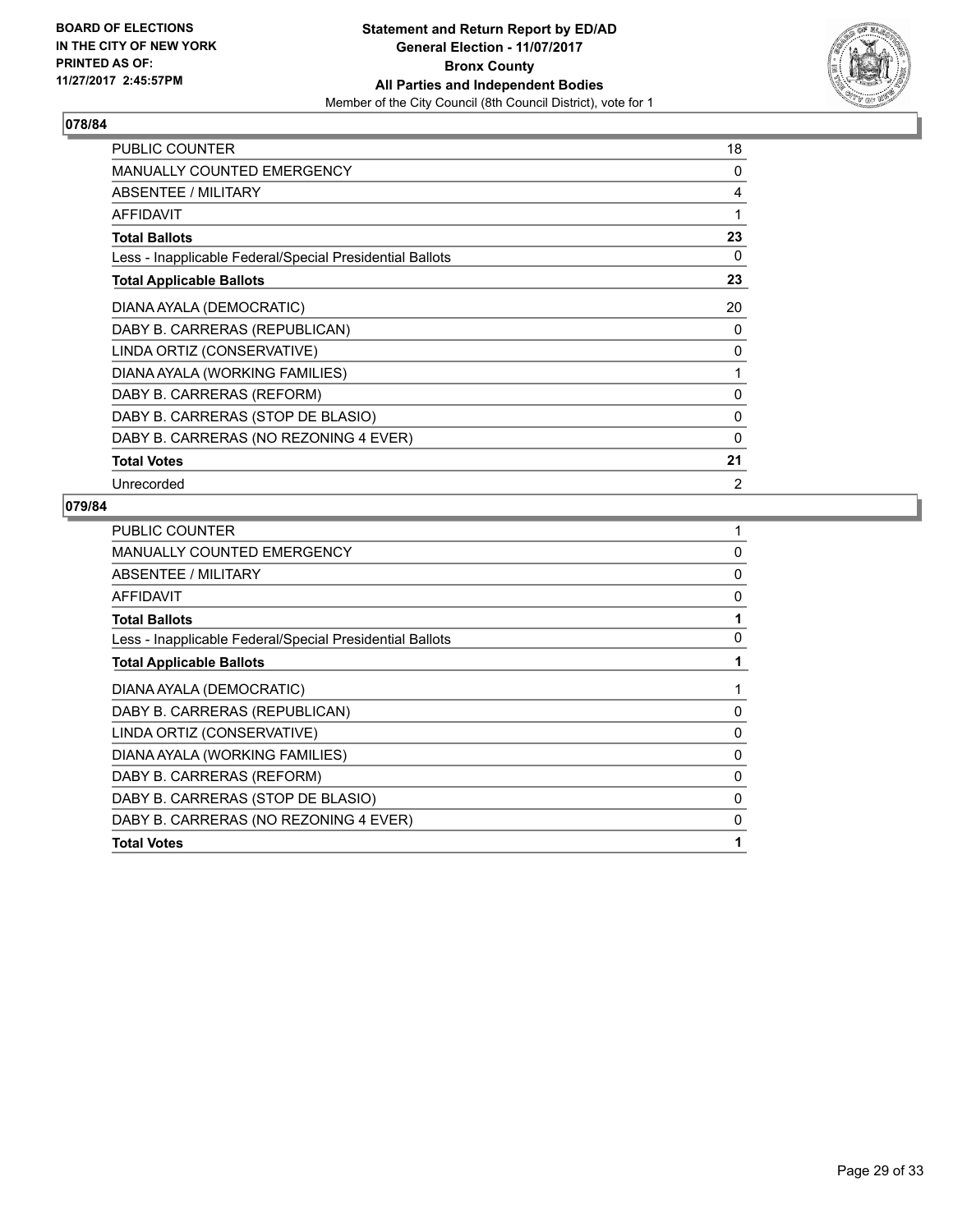

| <b>PUBLIC COUNTER</b>                                    | 78 |
|----------------------------------------------------------|----|
| MANUALLY COUNTED EMERGENCY                               | 0  |
| ABSENTEE / MILITARY                                      | 0  |
| <b>AFFIDAVIT</b>                                         | 0  |
| <b>Total Ballots</b>                                     | 78 |
| Less - Inapplicable Federal/Special Presidential Ballots | 0  |
| <b>Total Applicable Ballots</b>                          | 78 |
| DIANA AYALA (DEMOCRATIC)                                 | 58 |
| DABY B. CARRERAS (REPUBLICAN)                            | 8  |
| LINDA ORTIZ (CONSERVATIVE)                               | 1  |
| DIANA AYALA (WORKING FAMILIES)                           | 6  |
| DABY B. CARRERAS (REFORM)                                | 1  |
| DABY B. CARRERAS (STOP DE BLASIO)                        | 0  |
| DABY B. CARRERAS (NO REZONING 4 EVER)                    | 0  |
| UNATTRIBUTABLE WRITE-IN (WRITE-IN)                       | 1  |
| <b>Total Votes</b>                                       | 75 |
| Unrecorded                                               | 3  |

| PUBLIC COUNTER                                           | 97 |
|----------------------------------------------------------|----|
| <b>MANUALLY COUNTED EMERGENCY</b>                        | 0  |
| ABSENTEE / MILITARY                                      | 0  |
| AFFIDAVIT                                                | 0  |
| <b>Total Ballots</b>                                     | 97 |
| Less - Inapplicable Federal/Special Presidential Ballots | 0  |
| <b>Total Applicable Ballots</b>                          | 97 |
| DIANA AYALA (DEMOCRATIC)                                 | 74 |
| DABY B. CARRERAS (REPUBLICAN)                            | 5  |
| LINDA ORTIZ (CONSERVATIVE)                               | 4  |
| DIANA AYALA (WORKING FAMILIES)                           | 2  |
| DABY B. CARRERAS (REFORM)                                | 0  |
| DABY B. CARRERAS (STOP DE BLASIO)                        | 1  |
| DABY B. CARRERAS (NO REZONING 4 EVER)                    | 0  |
| <b>Total Votes</b>                                       | 86 |
| Unrecorded                                               | 11 |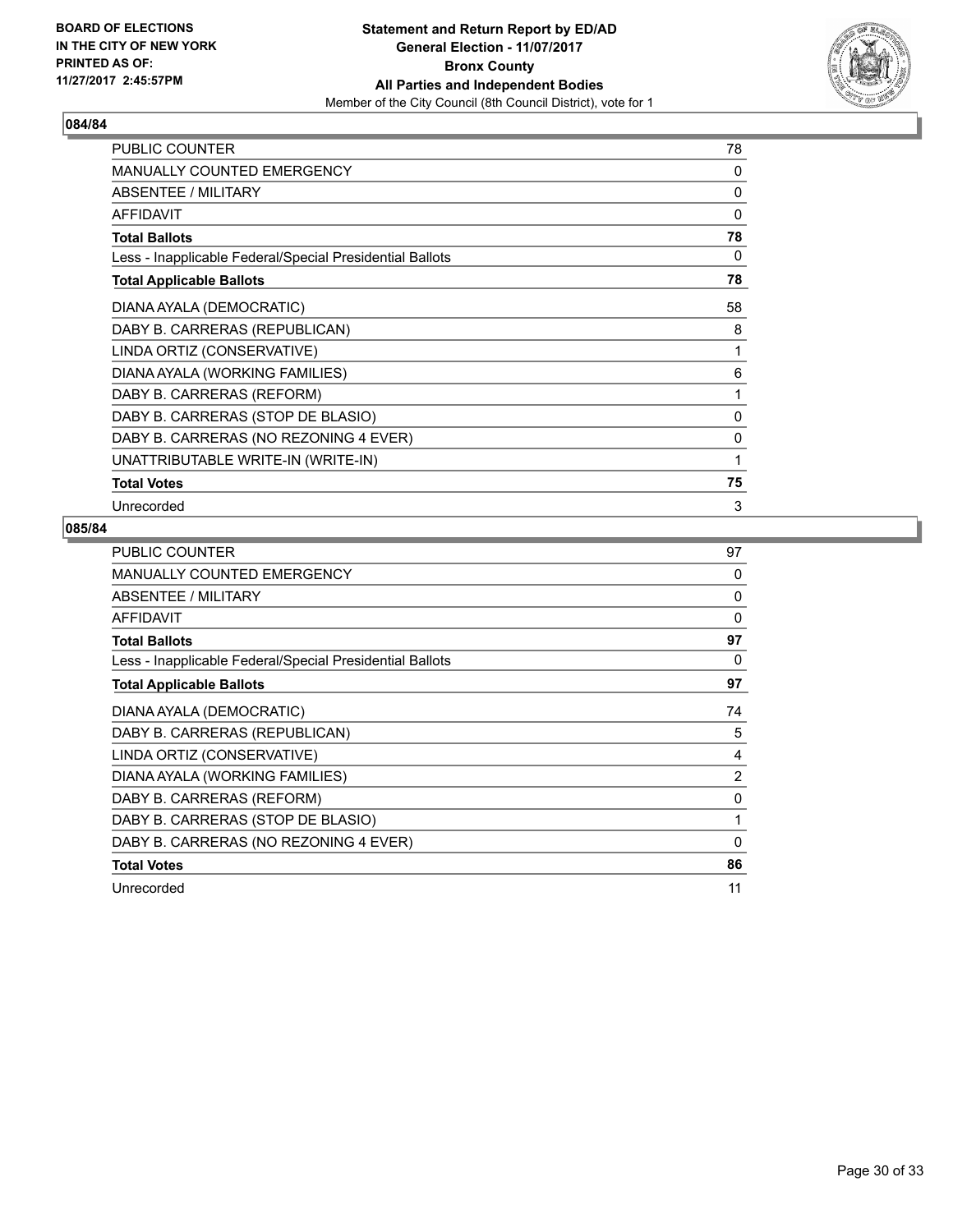

| <b>PUBLIC COUNTER</b>                                    | 110            |
|----------------------------------------------------------|----------------|
| <b>MANUALLY COUNTED EMERGENCY</b>                        | 0              |
| ABSENTEE / MILITARY                                      | 1              |
| <b>AFFIDAVIT</b>                                         | 0              |
| <b>Total Ballots</b>                                     | 111            |
| Less - Inapplicable Federal/Special Presidential Ballots | 0              |
| <b>Total Applicable Ballots</b>                          | 111            |
| DIANA AYALA (DEMOCRATIC)                                 | 85             |
| DABY B. CARRERAS (REPUBLICAN)                            | 4              |
| LINDA ORTIZ (CONSERVATIVE)                               | 3              |
| DIANA AYALA (WORKING FAMILIES)                           | $\overline{2}$ |
| DABY B. CARRERAS (REFORM)                                | 0              |
| DABY B. CARRERAS (STOP DE BLASIO)                        | 0              |
| DABY B. CARRERAS (NO REZONING 4 EVER)                    | $\mathbf{0}$   |
| <b>Total Votes</b>                                       | 94             |
| Unrecorded                                               | 17             |

| <b>PUBLIC COUNTER</b>                                    | 159            |
|----------------------------------------------------------|----------------|
| <b>MANUALLY COUNTED EMERGENCY</b>                        | 0              |
| ABSENTEE / MILITARY                                      | 3              |
| AFFIDAVIT                                                | 5              |
| <b>Total Ballots</b>                                     | 167            |
| Less - Inapplicable Federal/Special Presidential Ballots | 0              |
| <b>Total Applicable Ballots</b>                          | 167            |
| DIANA AYALA (DEMOCRATIC)                                 | 128            |
| DABY B. CARRERAS (REPUBLICAN)                            | 7              |
| LINDA ORTIZ (CONSERVATIVE)                               | 6              |
| DIANA AYALA (WORKING FAMILIES)                           | $\overline{7}$ |
| DABY B. CARRERAS (REFORM)                                | 0              |
| DABY B. CARRERAS (STOP DE BLASIO)                        | 0              |
| DABY B. CARRERAS (NO REZONING 4 EVER)                    | $\mathbf 0$    |
| <b>Total Votes</b>                                       | 148            |
| Unrecorded                                               | 19             |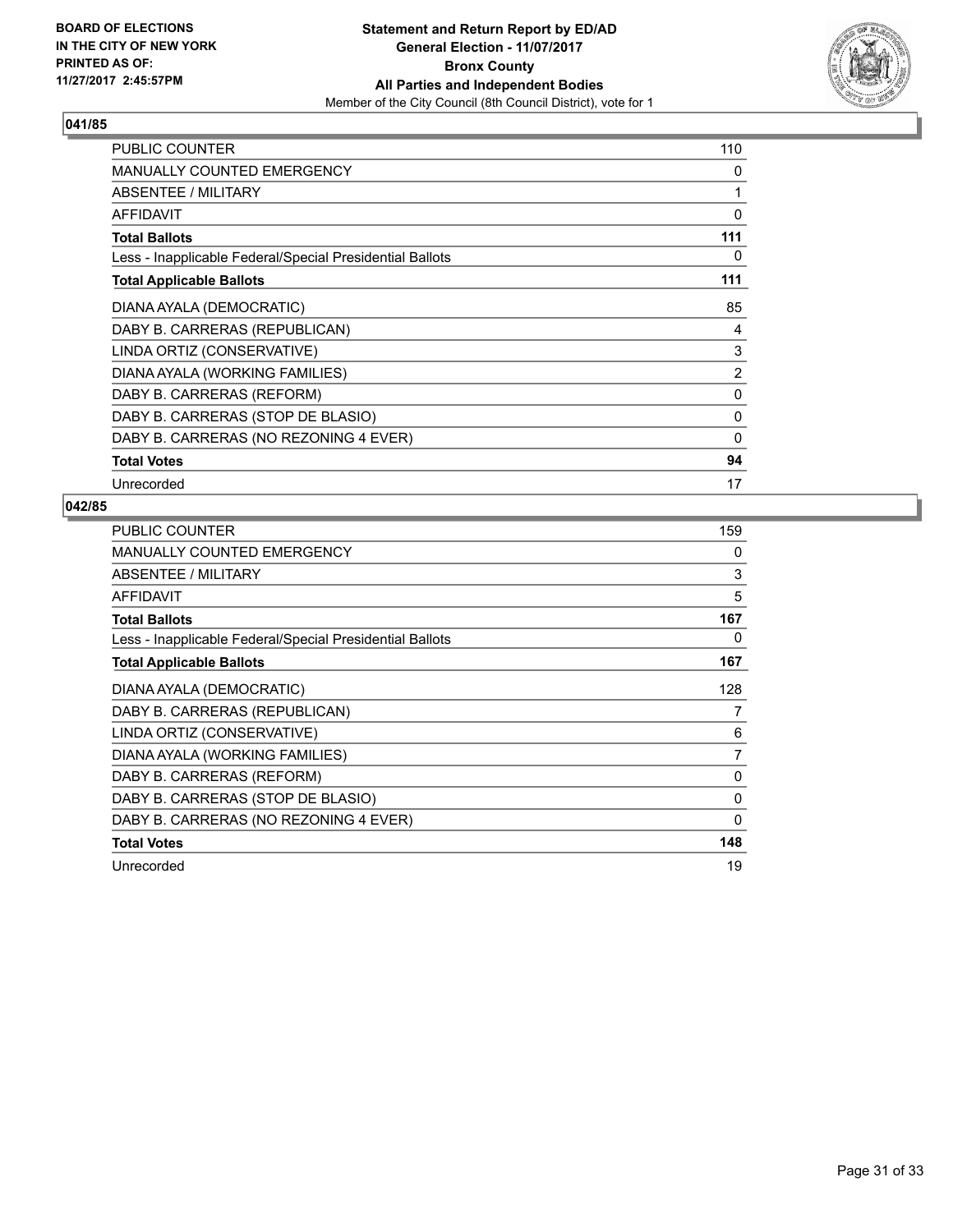

| <b>PUBLIC COUNTER</b>                                    | 69             |
|----------------------------------------------------------|----------------|
| <b>MANUALLY COUNTED EMERGENCY</b>                        | 0              |
| <b>ABSENTEE / MILITARY</b>                               | 0              |
| AFFIDAVIT                                                | $\Omega$       |
| <b>Total Ballots</b>                                     | 69             |
| Less - Inapplicable Federal/Special Presidential Ballots | 0              |
| <b>Total Applicable Ballots</b>                          | 69             |
| DIANA AYALA (DEMOCRATIC)                                 | 53             |
| DABY B. CARRERAS (REPUBLICAN)                            | 3              |
| LINDA ORTIZ (CONSERVATIVE)                               | 0              |
| DIANA AYALA (WORKING FAMILIES)                           | $\overline{2}$ |
| DABY B. CARRERAS (REFORM)                                | 0              |
| DABY B. CARRERAS (STOP DE BLASIO)                        | 0              |
| DABY B. CARRERAS (NO REZONING 4 EVER)                    | 0              |
| <b>Total Votes</b>                                       | 58             |
| Unrecorded                                               | 11             |